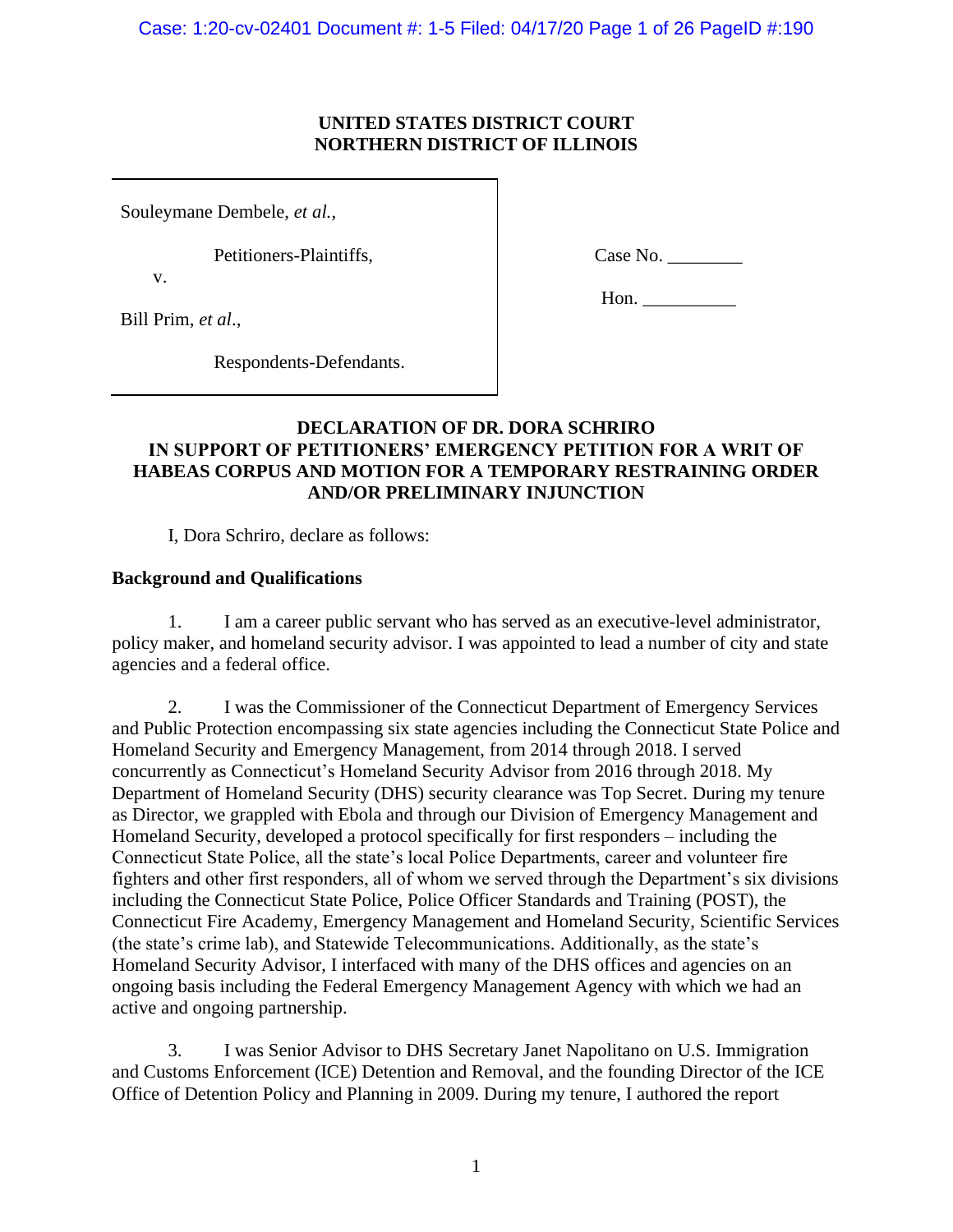Immigration Detention Overview and Recommendations, DHS' template for immigration detention reform. My report included a number of recommendations specific to risk assessments, the continuum of control, pre-release planning, alternatives to detention, and healthcare. Specific to healthcare, I found the assessment, treatment, and management of pandemic and contagious diseases was inconsistent across Division of Immigration Health Services (DIHS)-staffed and non-dedicated Intergovernmental Service Agreement (IGSA) facilities and recommended improvements should be made to ensure that all facilities are capable of managing large-scale outbreaks. Unfortunately, these findings have relevance today.<sup>1</sup> At the invitation of DHS Secretary Jeh Johnson, I also served in 2015 and 2016 as a member of the DHS Advisory Committee on Family Residential Facilities and co-authored its report.

4. I was the Commissioner of two city jail systems: the St. Louis City Division of Corrections, which included the St. Louis Police Department Prison Intake Facility, from 2001 to 2003; and the New York City (NYC) Department of Correction from 2009 to 2014. I was also the Warden of the Medium Security Institution, a jail in St. Louis City, Missouri, from 1989 to 1993. During my tenure as Warden, I routinely released pretrial inmates, conditioned upon daily check-in and random drug testing, to comply with a court-ordered facility population cap. During my tenure as Commissioner of the NYC Department of Correction, I opened NYC's first centralized reception and diagnostic facility in which comprehensive risk assessment, custody classification, and gang identification were completed, and discharge planning was initiated. I also created pre-trial and post-plea diversion opportunities for the mentally ill and seriously mentally ill jail population and special housing for the young adult population. During an earlier appointment to the NYC Department of Correction as Assistant Commissioner for Programs Services from 1985 to 1989, I also oversaw the city's work release program for pre-trial and citysentenced inmates.

5. I was the Director of two state correctional systems: the Missouri Department of Corrections, which encompasses state prisons, probation, and parole, from 1993 to 2001; and the Arizona Department of Corrections, which encompasses state prisons and parole, from 2003 to 2009. During my tenure as Director of the Arizona Department of Corrections, the department was the first correctional system to be selected Winner of the Innovations in American Government awards program, for a prison-based reform we named Parallel Universe—prerelease preparation in which all inmates participated from the first to the last day of their incarceration guided by norms and values closely mirroring those of the community. As Director of the Missouri Department of Corrections, I also served on the state's Sentencing Commission.

6. I was a member of the adjunct faculties of University of Missouri-St. Louis Department of Criminology from 1990 to 1998, St. Louis University School of Law from 2000 to 2002, and Arizona State University Sandra Day O'Connor School of Law from 2005 to 2008, during which time I taught graduate-level Criminology and Correctional Law courses and led Sentencing Seminars.

7. I have served continuously on the Women's Refugee Commission since 2012, and the American Bar Association (ABA) Commission on Immigration since 2014.

<sup>&</sup>lt;sup>1</sup> Dora Schriro, Immigration Detention Overview and Recommendations, DHS ICE (Oct. 6, 2009), https://www.ice.gov/doclib/about/offices/odpp/pdf/ice-detention-rpt.pdf.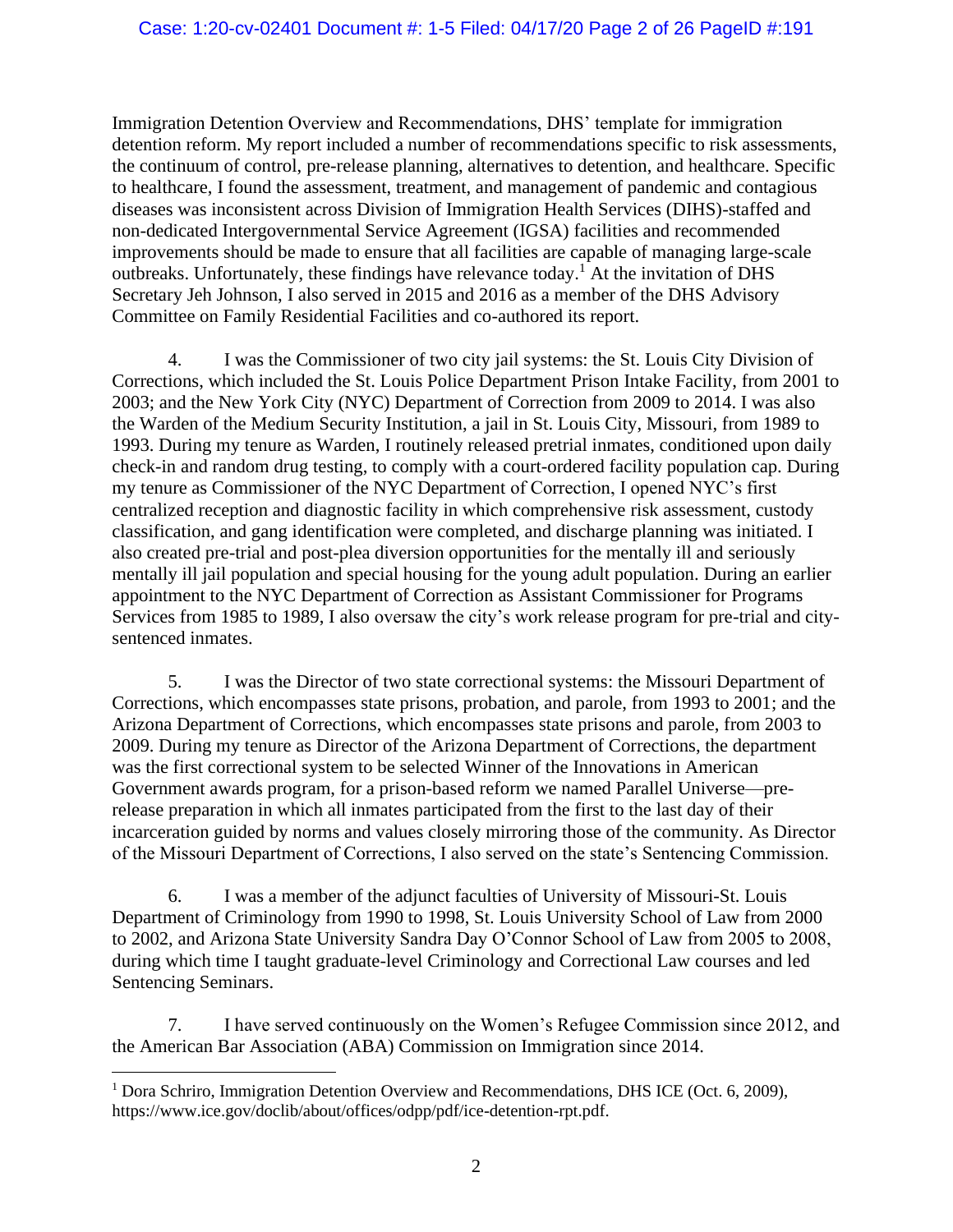### Case: 1:20-cv-02401 Document #: 1-5 Filed: 04/17/20 Page 3 of 26 PageID #:192

8. I am knowledgeable about both the American Correction Association and ICE Performance-Based and National Detention Standards, including Medical Care, Disability Identification, Assessment and Accommodations, and Classification Systems, which is premised on objective, evidence-based risk assessments and the least restrictive housing and communitybased assignments consistent with those assessments. I have also participated in the development of ABA professional standards for both correctional systems and ICE detention facilities. I am familiar with the California Board of State and Community Corrections Title 15 Minimum Standards for Local Detention Facilities. I am also familiar with bond procedures in state, federal, and immigration courts.

9. I am knowledgeable about the operation of civil detention and criminal pre-trial and sentenced correctional facilities, and the individuals in the custody of both systems.

10. I have served as a Corrections expert to the California Department of Justice, Disability Rights California, and the Hampton County, Massachusetts Sheriff's Department. I am currently engaged by the California Department of Justice, the American Civil Liberties Union, the Southern Poverty Justice Center, and the St. Louis University School of Law Legal Clinics.

11. A complete and correct Resume, which includes a list of my publications from the last ten years, is attached as Appendix A.

12. In the previous four years, I have testified as an expert at trial or by deposition in the following case: Endicott v. Hurley et al. No. 2:14-cv-107 DDN (E.D. Mo.).

### **Expert Assignment**

13. Plaintiffs' Emergency Petition for a Writ of Habeas Corpus and Complaint for Injunctive and Declaratory Relief alleges that the officials in charge of ICE detainees in the McHenry County Jail in Woodstock, Illinois, are placing Plaintiffs at risk of significant harm or death due to COVID-19. *See*, ECF No. 1 at ¶ 9.

14. Plaintiffs' counsel has asked me, based on my expertise in the operation of civil and criminal detention systems, including those used to house ICE detainees in county jails, to evaluate whether people who are likely to suffer from serious illness or death from COVID-19 should be released from the McHenry County Jail in order to mitigate harm to themselves, facility staff, and the general public. In order to make the findings and conclusions delineated below, I reviewed the documents referenced in this declaration as well as:

- a. Plaintiffs' Emergency Petition for a Writ of Habeas Corpus Pursuant to 28 U.S.C. § 2241 and Complaint for Injunctive and Declaratory Relief;
- b. Declaration of Souleymane Dembele in Support of Petitioners' Emergency Petition for a Writ of Habeas Corpus and Motion for a Temporary Restraining Order and/or Preliminary Injunction in this matter;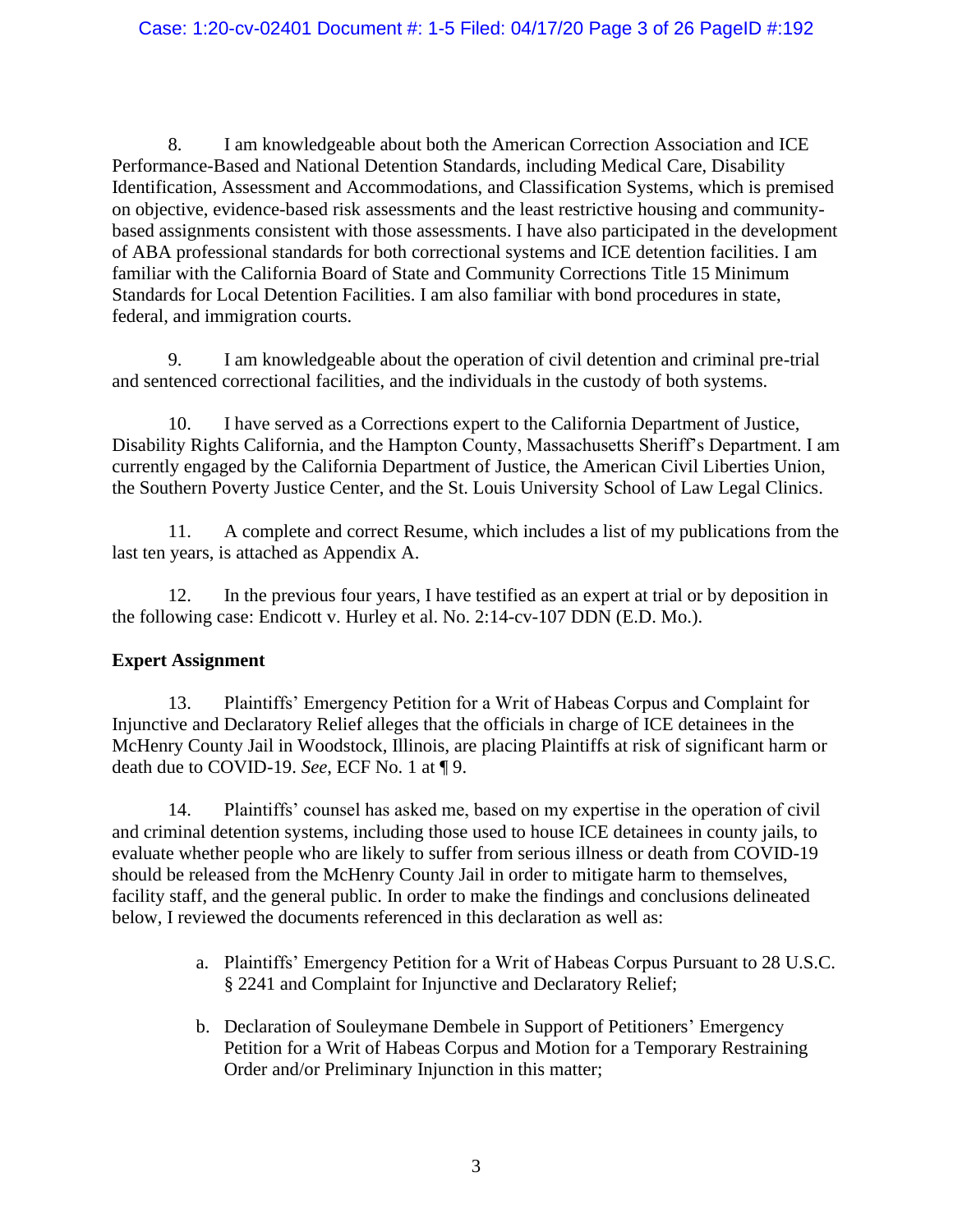- c. Declaration of Muhammad Taufiq Butt in Support of Petitioners' Emergency Petition for a Writ of Habeas Corpus and Motion for a Temporary Restraining Order and/or Preliminary Injunction in this matter;
- d. The McHenry County Jail Facility Inspection Report from 2019; and
- e. The Nakamoto Group, Inc. Annual Inspection of the McHenry County Adult Correctional Facility Report from 2019.

# **Findings and Conclusions**

15. According to the World Health Organization, COVID-19 has reached pandemic status.<sup>2</sup> There is no vaccine to prevent transmission, and there is no cure for COVID-19.<sup>3</sup> The likelihood of its recurrence is great.<sup>4</sup> The World Health Organization, the Centers for Disease Control and Prevention, and other public health experts recommend the use of social distancing and other preventive strategies to control the virus.<sup>5</sup> The Vera Institute of Justice and Community-Oriented Correctional Health Services further recommend that authorities in correctional and immigration detention settings "[u]se their authority to release as many people from their custody as possible."<sup>6</sup>

16. I have reviewed the relevant guidance released by ICE and the CDC: The ICE Health Service Corps (IHSC) Interim Guidance, issued on March 6, 2020;<sup>7</sup> the updated ICE statement on changes to enforcement operations, issued on March 18, 2018;<sup>8</sup> the ICE

<sup>2</sup> European Regional Office, *WHO announces COVID-19 outbreak a pandemic*, WHO (Mar. 12, 2020), http://www.euro.who.int/en/health-topics/health-emergencies/coronavirus-covid-19/news/news/2020/3/who-announces-covid-19-outbreak-a-pandemic.

<sup>3</sup> *Coronavirus Disease 2019 (COVID-19): Situation Summary*, CDC,

https://www.cdc.gov/coronavirus/2019-ncov/cases-updates/summary.html (last updated Mar. 21, 2020). <sup>4</sup> Ed Yong, *How the Pandemic Will End*, THE ATLANTIC (Mar. 25, 2020),

https://www.theatlantic.com/health/archive/2020/03/how-will-coronavirus-end/608719/.

<sup>5</sup> *Coronavirus disease advice for the public*, WHO, https://www.who.int/emergencies/diseases/novelcoronavirus-2019/advice-for-public (last updated Mar. 18, 2020); *How to Protect Yourself*, CDC (2020), https://www.cdc.gov/coronavirus/2019-ncov/prepare/prevention.html (last updated Mar. 18, 2020); Saralyn Cruickshank, *Now is not the time to ease social distancing measures, experts say*, THE HUB AT JOHNS HOPKINS UNIVERSITY (Mar. 24, 2020), https://hub.jhu.edu/2020/03/24/no-time-to-ease-socialdistancing/.

<sup>6</sup> COMMUNITY-ORIENTED CORRECTIONAL HEALTH SERVICES & VERA INSTITUTE OF JUSTICE, GUIDANCE FOR PREVENTIVE AND RESPONSIVE MEASURES TO CORONAVIRUS FOR JAILS, PRISONS, IMMIGRATION DETENTION AND YOUTH FACILITIES 2 (Mar. 18, 2020), https://cochs.org/files/covid-19/covid-19-jailsprison-immigration.pdf.

<sup>7</sup> ICE HEALTH SERVICE CORPS, INTERIM REFERENCE SHEET ON 2019-NOVEL CORONAVIRUS (COVID-19) (Mar. 6, 2020) [hereinafter IHSC Interim Reference Sheet].

<sup>8</sup> ICE NEWS RELEASES, Updated ICE Statement on COVID-19 (Mar. 18, 2020),

https://www.ice.gov/news/releases/updated-ice-statement-covid-19 [hereinafter March 18 ICE Statement].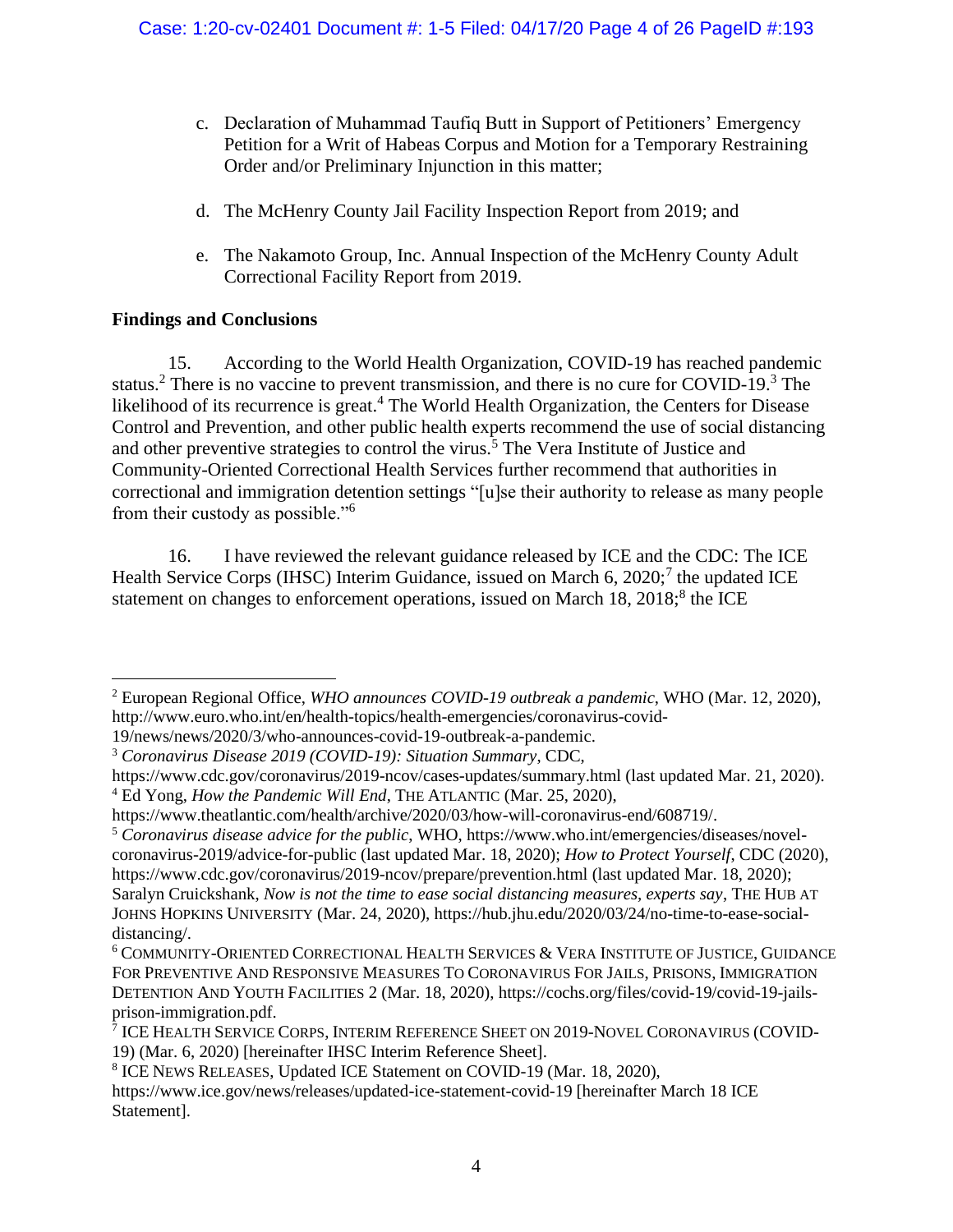memorandum on COVID-19, issued on March 27, 2020;<sup>9</sup> the ICE guidance on release of medically vulnerable individuals, issued on April 4,  $2020$ ;<sup>10</sup> the ICE Enforcement and Removal Operations COVID-19 Pandemic Response Requirements issued on April 10, 2020 ("ERO COVID-19 PRR");<sup>11</sup> and the CDC guidance on managing coronavirus disease 2019 in correctional and detention facilities, issued March 23, 2020. 12

17. It is my opinion, based on years of my experience as Warden and then Commissioner of four correctional systems and Director of the ICE Office of Detention Policy and Planning, and my continuing oversight and assessments of correctional and immigration detention facilities in the capacity as an Expert, that the plans implemented at the McHenry county jail are insufficient to protect the detained population, detention staff, and the public atlarge. ICE, a federal agency, requires a robust national response to COVID-19, a plan that encompasses all detention facilities, is supported by a unified system of health care, one that meets all CDC requirements, and contemplates a continuum of control that includes alternatives to detention.

18. Jails, prisons, and immigration detention facilities are known notorious amplifiers of infectious disease.<sup>13</sup> A large number of state and local correctional systems and the Department of Justice (DOJ) Bureau of Prisons (BOP) recognizing the harm they can cause by failing to act timely and effectively, have taken affirmative actions to reduce the size of their systems to curb the spread of the coronavirus disease and are realizing positive results. ICE, which operates the largest system of incapacitation in the country, has lagged in its efforts to lower its census and to address conditions of detention for those detainees who remain in their custody.

19. These are the primary measures ICE has taken to date, and their outcomes.

20. The IHSC issued Interim Reference Sheet on 2019-Novel Coronavirus (COVID-19), Version 6.0, March 6, 2020, informing its health care staff that revised CDC guidance expanded testing to a wider group of symptomatic patients. However, it directed that providers should use their judgement to determine if a patient has signs and symptoms compatible with COVID-19 and whether the patient should be tested. They were strongly encouraged to test for

<sup>9</sup> *See* ICE, Enforcement and Removal Operations, Memorandum on Coronavirus Disease 2019 (COVID-19) Action Plan, Revision 1, March 27, 2020 [hereinafter March 27 ICE Memorandum].

<sup>&</sup>lt;sup>10</sup> Email from Peter B. Berg, Assistant Dir. Of Field Operations, ICE, to Field Office Dirs. and Deputy Field Office Dirs. (Apr. 4, 2020, 05:17:40 P.M.) (detailing ICE's protocols for the release of medically vulnerable detainees) (hereinafter ICE Release Guidance).

<sup>&</sup>lt;sup>11</sup> IMMIGRATION AND CUSTOMS ENFORCEMENT, ENFORCEMENT AND REMOVAL OPERATIONS, COVID-19 PANDEMIC RESPONSE REQUIREMENTS (PRR) 11, Version 1.0, April 10, 2020 [hereinafter ERO COVID-19 PRR].

<sup>12</sup> CENTERS FOR DISEASE CONTROL & PREVENTION, *Interim Guidance on Management of Coronavirus Disease 2019 (COVID-19) in Correctional and Detention Facilities*, (Mar. 23, 2020),

[https://www.cdc.gov/coronavirus/2019-ncov/community/correction-detention/guidance-correctional](https://www.cdc.gov/coronavirus/2019-ncov/community/correction-detention/guidance-correctional-detention.html#Table1)[detention.html#Table1](https://www.cdc.gov/coronavirus/2019-ncov/community/correction-detention/guidance-correctional-detention.html#Table1) [hereinafter "CDC, *Interim Guidance*"].

<sup>&</sup>lt;sup>13</sup> Kelsey Kauffman, *Why Jails Are Key to "Flattening the Curve" of Coronavirus*, THE APPEAL (Mar. 13, 2020), https://theappeal.org/jails-coronavirus-covid-19-pandemic-flattening-curve/.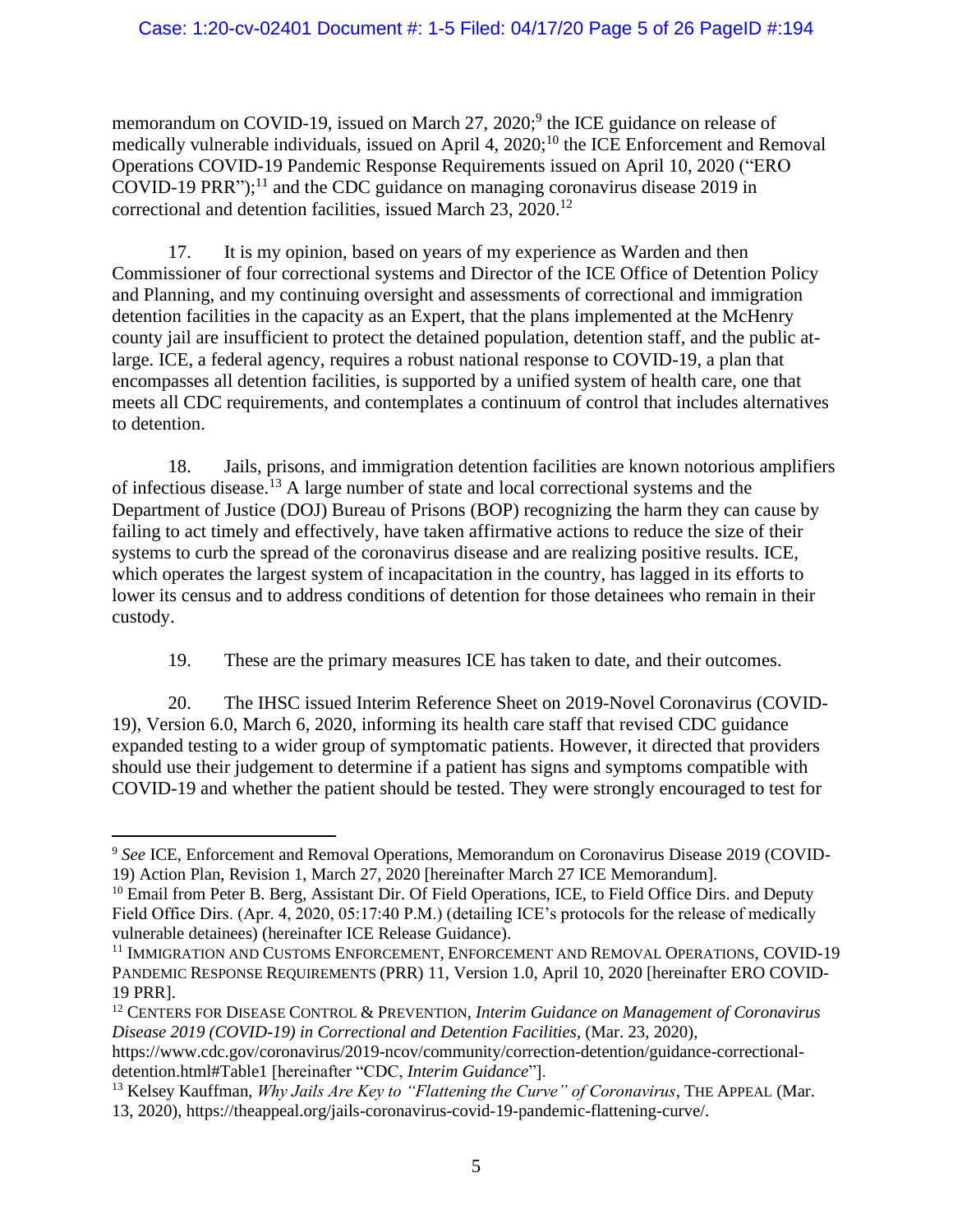other causes of respiratory illness including infection such as influenza.<sup>14</sup> The memorandum appeared to achieve its intended effect. In the same period of time that the Bureau of Prisons was testing extensively and reported 337 confirmed cases of COVID-19 and eight deaths,<sup>15</sup> the NYC Department of Correction, confirmed 287 cases,<sup>16</sup> and Cook County jails, over 350.<sup>17</sup> ICE has most recently reported that 105 detainees have tested positive,  $18$  climbing from 89 cases reported on April 15<sup>th</sup>.<sup>19</sup> ICE has refused to provide vendor-confirmed cases.

21. The ICE newsroom issued Updated Statement on COVID-19 on March 18, 2018. ICE Enforcement and Removal Operations (ERO) will focus enforcement on public safety risks and individuals subject to mandatory detention based on criminal grounds. ICE<sup>,</sup> notified Congress that it will halt arrests except for those deemed "mission critical" to "maintain public safety and national security."<sup>20,21</sup> In essence, ICE has acknowledged its prosecutorial discretion and committed to exercise it. For those individuals who do not fall into those categories, ERO will exercise discretion to delay enforcement actions until after the crisis or utilize alternative to detention, as appropriate. Public safety risks casts a wide net and individuals subject to mandatory detention based on criminal grounds includes persons charged but not convicted, and persons who could have been charged.<sup>22</sup>

22. ERO issued a subsequent memorandum, COVID-19 Detained Docket Review, to Field Office Directors and Deputy Directors, on April 4, 2020, providing additional guidance on the release of medically vulnerable individuals pursuant to the March 18 announcement. The field was informed the categories of cases had been expanded and that the presence of a factor should be considered a "significant discretionary facto weighing in favor of release" however, it may not always be determinative and detainees subject to mandatory detention shall not be released.

https://www.washingtonpost.com/national/ice-halting-most-immigration-

<sup>&</sup>lt;sup>14</sup> IHSC Interim Reference Sheet.

<sup>&</sup>lt;sup>15</sup> Bureau of Prisons, COVID-19 Cases, https://www.bop.gov/coronavirus/ (last updated Apr. 17, 2020). <sup>16</sup> THE NEW YORK TIMES, Coronavirus in the U.S.: Latest Map and Case Count,

https://www.nytimes.com/interactive/2020/us/coronavirus-us-cases.html (last updated Apr. 17, 2020, 8:24 A.M. E.T.).

<sup>&</sup>lt;sup>17</sup> *Report: Cluster of COVID-19 Cases at Cook County Jail the Largest in Nation*, NBC CHICAGO (Apr. 7, 2020), https://www.nbcchicago.com/news/local/report-cluster-of-covid-19-cases-at-cook-county-jail-thelargest-in-the-nation/2252000/ (accessed Apr. 17, 2020).

<sup>18</sup> ICE Guidance on COVID-19, *Confirmed Cases*, ICE, <https://www.ice.gov/coronavirus> (last updated Apr. 17, 2020, 12:04 P.M.).

<sup>19</sup> Nina Shapiro, *ICE releases some detainees from Tacoma center, but advocates say coronavirus outbreak is inevitable*, SEATTLE TIMES (Apr. 16, 2020), https://www.seattletimes.com/seattlenews/immigrant-advocates-say-outbreak-at-northwest-detention-is-a-matter-of-time/ (last updated Apr. 16, 2020, 1:07 P.M.).

<sup>&</sup>lt;sup>20</sup> Maria Sacchetti and Arelis R. Hernández, *ICE to Stop Most Immigration Enforcement Inside U.S.*, Will *Focus on Criminals During Coronavirus Outbreak*, WASHINGTON POST (Mar. 18, 2020),

enforcement/2020/03/18/d0516228-696c-11ea-abef-020f086a3fab\_story.html

<sup>21</sup> Ian Kullgren, *ICE to Scale Back Arrests During Coronavirus Pandemic*, POLITICO (Mar. 18, 2020), https://www.politico.com/news/2020/03/18/ice-to-scale-back-arrests-during-coronavirus-pandemic-136800.

<sup>22</sup> March 18 ICE Statement.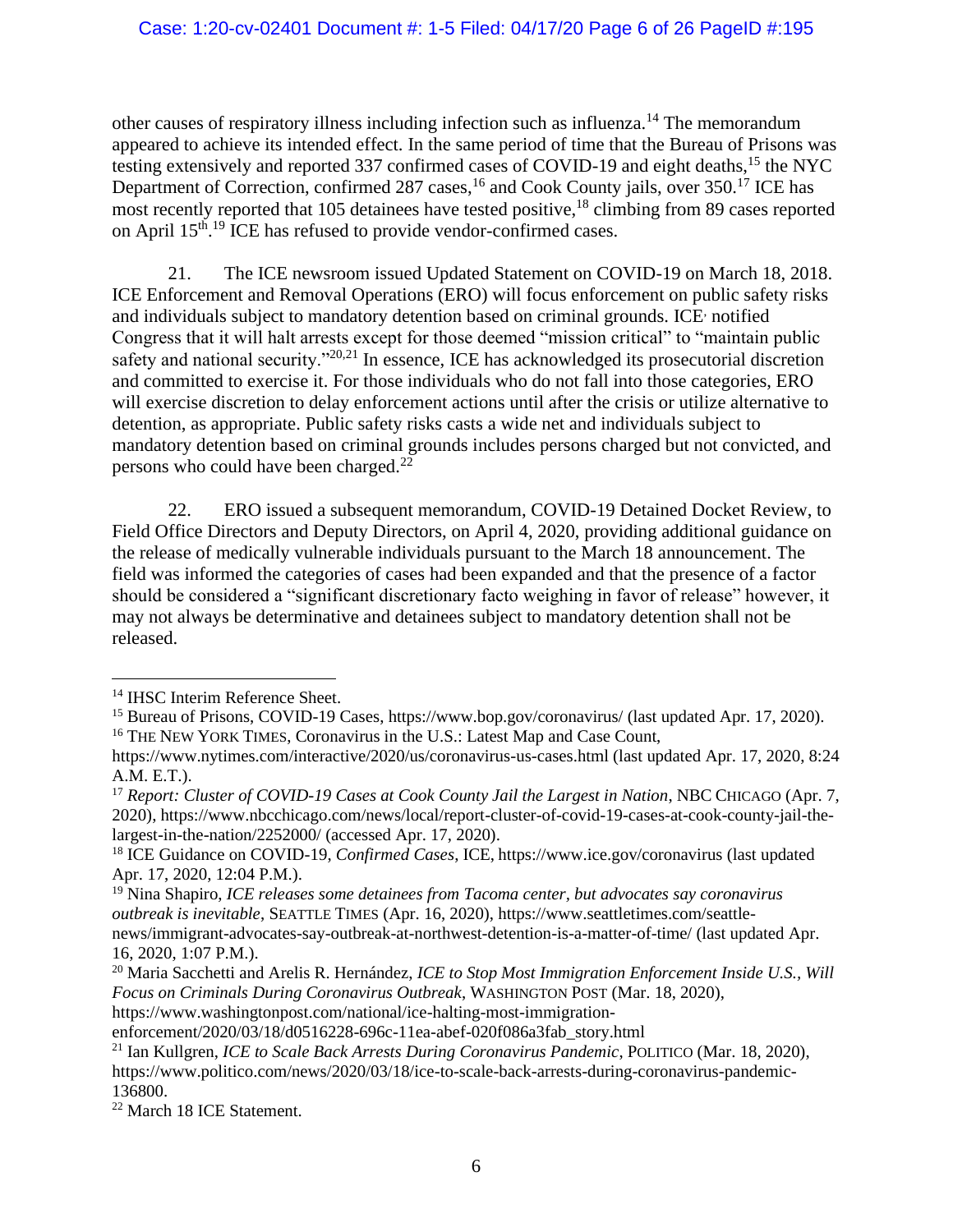23. Based on my experience at DHS, ICE exercises discretion to release or decline to detain medically vulnerable individuals, even when those individuals are, per statute, mandatorily detained. Regardless of statute, ICE has the capacity to, and in fact does, release medically vulnerable individuals when necessary for public health. The recent memoranda released on March 18 and April 4 to field office directors and deputy field office directors regarding mandatory detention requirements are unnecessarily restrictive.<sup>23</sup>

24. ERO issued Memorandum on Coronavirus Disease 2019 (COVID-19), Action Plan, Revision 1, on March 27, 2020. The revision was applicable only to ICE's 42 IHSC-staffed and non-IHSC staffed, ICE-dedicated facilities.<sup>24</sup> With regards to the remaining 192 locations, including the Kankakee County Jail, McHenry County Correctional Facility, and Pulaski County Jail, all non-dedicated facilities, ICE deferred to local, state, tribal, territorial and federal public health authorities but recommended that actions contained in this memo be considered best practices.<sup>25</sup> The impact of differentiating expectations is significant. The conditions of detention for a detainee in a national system of incapacitation varies not by his or her assessed needs or risk but by location, treating similarly situated detainees differently. Additionally, this Plan references the CDC Interim Guidance<sup>26</sup> but does not require its adoption by either the dedicated or non-dedicated facilities.

25. ERO issued COVID-19 Pandemic Response Requirements, Version 1.0, on April 10, 2020. The Pandemic Response Requirements (PPR) reaffirmed ICE's different performance expectations for dedicated and non-dedicated facilities but it also directed all detention facilities to comply with the CDC's guidance some of which is contrary to or omitted in the instructions issued by ICE. These inconsistencies are significant and impede compliance. ICE headquarters failed to produce one complete and accurate set of instructions. It is unrealistic to expect that the field has the time or expertise to recognize and reconcile the many substantive differences.

- a. Intake screening. The CDC requires a screening at intake for signs and symptoms, whereas ICE directs a verbal screening, basically, several questions concerning recent travel and contact. ICE makes no mention of taking the detainee's temperature although it directed that the facilities take that of their staff at the beginning of each shift. The CDC also believes screening should be on-going whereas ICE expects it would occur at intake only. With an average length of stay of 56 days this year to date, ICE overlooked the majority of the population.
- b. Monitoring and management, suspected exposures. ICE directs monitoring occur in a single cell "depending on the space available" and otherwise in a unit with

<sup>23</sup> ICE Release Guidance.

<sup>&</sup>lt;sup>24</sup> A dedicated facility is an immigration detention center that houses only ICE detainees. A non-dedicated facility hosts more than one confined population. ICE utilizes 234 facilities to detain persons in its custody of which 42 are dedicated and 192 are non-dedicated. IHSC staffs 21 of the 42 dedicated detention facilities.

<sup>25</sup> March 27 ICE Memorandum.

<sup>26</sup> CDC, *Interim Guidance*.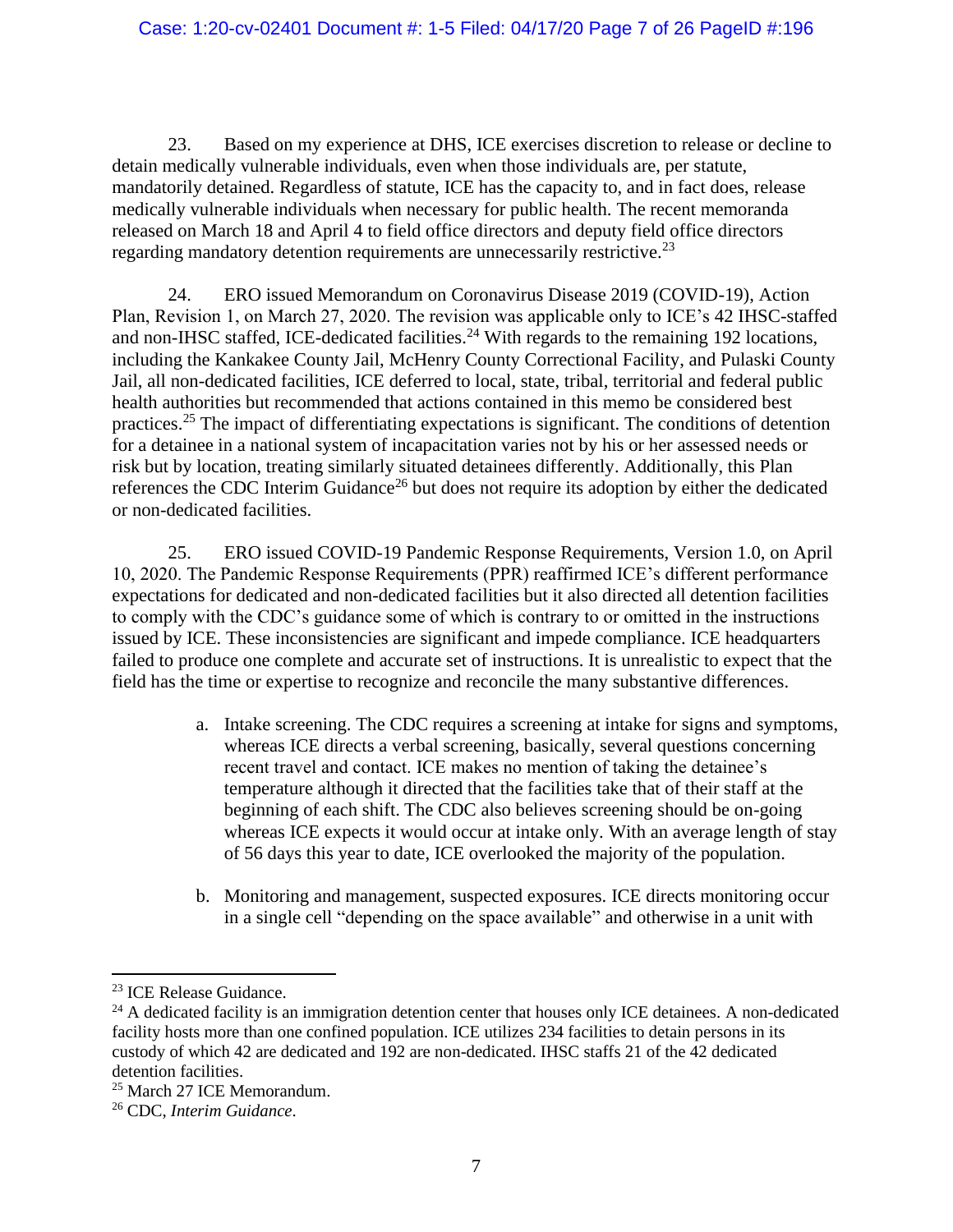others,  $27$  which is most frequently the case. It is unclear whether ICE issues masks.

- c. Social distancing. The facilities are densely populated, and at the McHenry Correctional Detention Facility, social distancing is made more difficult to achieve because of the number of detainees assigned to two-person cells. The housing units usually have 50 to 100 or more beds. The population eats, sleeps, and recreates in large groups. Detainees are shackled to one another during transports and sit or stand shoulder to shoulder on benches in Intake and the medical unit, and the pill line. ERO's PRR acknowledges that "strict social distancing may not be possible in congregate settings such as detention facilities," and requires facilities to implement suggested measures to enhance social distancing only "to the extent practicable."<sup>28</sup>
- d. Intra- and inter-facility movement. The CDC addressed limiting transmission between facilities as well as within by restricting transfers unless absolutely necessary. The DOJ Bureau of Prisons limited its inter-facility transfers on March 13;<sup>29</sup> ICE adopted its own restriction on April 14 but with latitude for unspecified security considerations.
- e. Cleaning and sanitation. CDC guidelines provide clear details about the types of cleaning agents and applications that should be adopted, ICE has none. That is unfortunate. Detainees are responsible for cleaning their own living area and are "employed" by the facility as porters to clean common areas in their housing units and throughout the facility. Most often, they perform these duties without any training and only limited supervision and cleaning supplies and no protective gloves, glasses, and gowns or coveralls. The facilities also rely on detainees to perform most of the food preparation and cooking as well as the laundry and sanitation, but there is no universal health screening protocol to ensure that everyone preparing and serving the meals and laundering the clothes and bedding as well as cleaning the facility are not sick or symptomatic.
- f. Focus and Press. ICE is an enforcement agency that promulgated requirements to address a pandemic disease that threatens its workforce, all the persons in its custody, and the communities to which they return at the end of their shifts or upon their release from custody. Some requirements are conditioned "as practicable," for example, "All detained persons shall be offered the seasonal influenza vaccine throughout the influenza season, where possible.<sup>330</sup> Other recommendations are couched as "make an effort to," notably, to reduce number of persons systemwide who are detained. There is no clear path to compliance; for example, the circumstances under which detainees can expect to be tested for

 $27$  ERO COVID-19 PRR at 14.

<sup>28</sup>*Id.* at 13

<sup>29</sup> FEDERAL BUREAU OF PRISONS COVID-19 ACTION PLAN, *Agency-Wide Modified Operations*, BOP (Mar. 13, 2020), https://www.bop.gov/resources/news/20200313\_covid-19.jsp.

<sup>30</sup> ERO COVID-19 PRR at 7.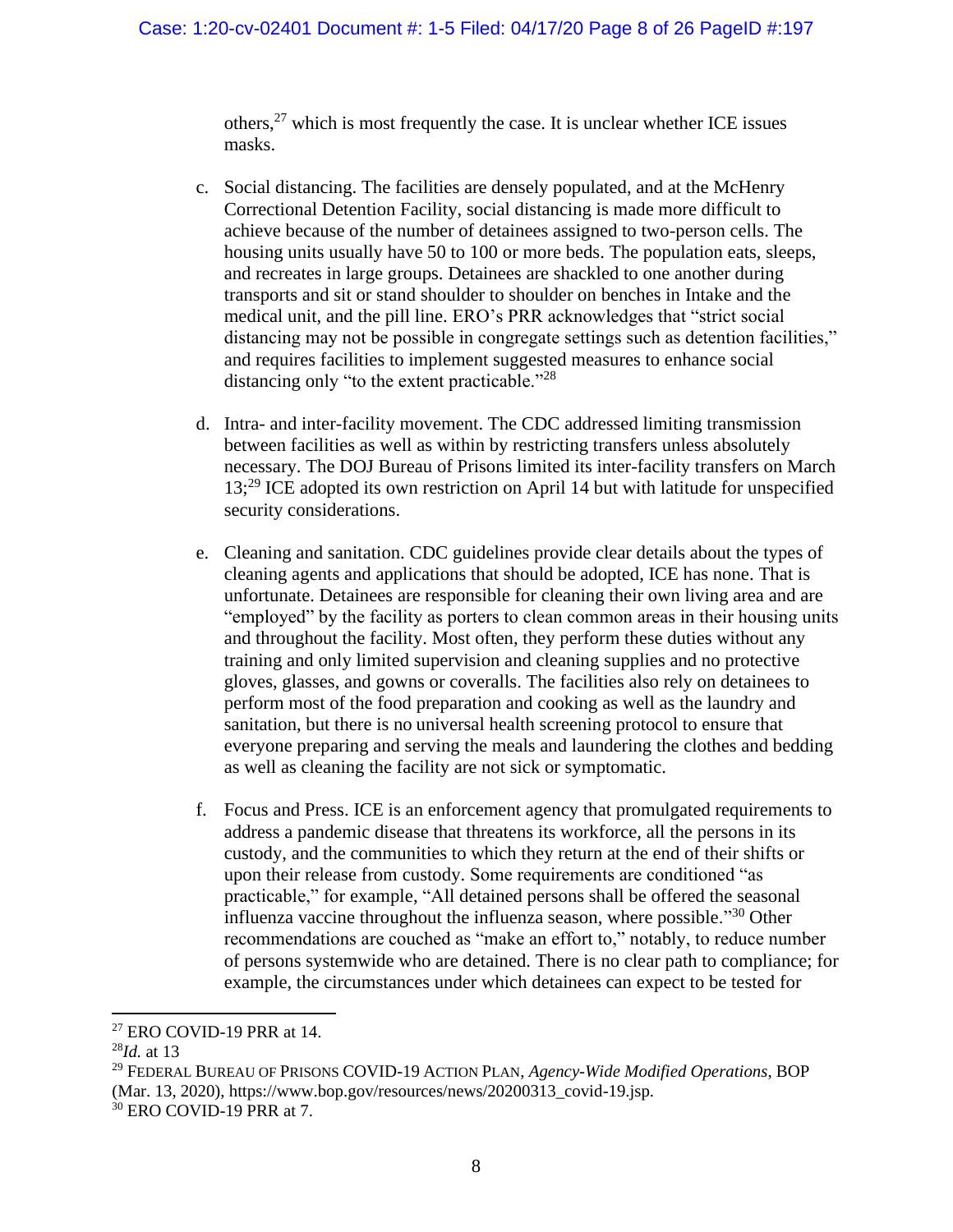COVID-19 remains unclear. The guidance continues to rely on the quarantine of persons who may have been exposed or evidence symptoms. Also, troubling there is no assurance of quarantine in a single cell; most are quarantined as a group, increasing the likelihood of their exposure. Flattening the curve is an undertaking which ERO, a network of over 200 detention facilities, an average daily population of 33,000 and year-to-date admissions approaching 140,000, must succeed. It is my opinion, the equivocation expressed throughout the PRR and preceding instruction, about most matters but mandatory detention, conveys a lack of urgency when nothing is needed more than to focus and press quickly, comprehensively towards full implementation.

### **Conditions in Immigration Detention**

26. As a matter of law, immigration detention is unlike criminal incarceration. Yet immigration detainees and pre-trial inmates and sentenced prisoners tend to be seen by the public as comparable which is to say, dangerous, and both confined populations are typically managed in similar ways, as if they are dangerous.<sup>31</sup> All three categories of confined people are ordinarily assigned to secure facilities with hardened perimeters in remote locations at considerable distances from counsel and their families as well as a hospital with an emergency room or intensive care beds. With just a few exceptions, the facilities that ICE uses to detain immigrants were originally built, and currently operate, as jails and prisons to confine pre-trial and sentenced prisoners. Their design, construction, staffing plans, and population management strategies are based largely upon the principles of command and control. Additionally, ICE adopted detention standards based on corrections law, which are largely not applicable to immigration detainees and which were promulgated by a correctional organization, the American Correctional Association, to guide the operation of correctional facilities.<sup>32</sup>

27. Based on my years of experience overseeing and managing secure facilities, conditions in immigration detention facilities place people in close contact with one another and allow disease to spread freely. The facilities to which ICE detainees are assigned vary in age and architecture. Most are premised upon restricted movement and management by groups. Quite a few do not have windows that open and ventilation is poor. The housing units consist of single and double cells, cells with as many as four or five bunkbeds, or dormitories of varying size, usually 50 to 100 beds or more in size. Even to the extent that facilities are able to reduce population sizes to 75 percent capacity, as ICE recommends, individuals must still come into frequent contact and are still likely to live and sleep in multi-person dorms or cells.

28. Detainees spend the majority of time in their housing area. A recreation deck is often adjacent to the housing unit in facilities built in the past 25 years, while older facilities utilize a yard. Detainees access the recreation yard, religious services, the law library, and visitation under officer escort. In the course of a day, they can be staged in multi-person holding tanks and waiting rooms in Intake, the Medical Unit, and other areas, escorted as whole housing

<sup>31</sup> Zadvydas v. Davis, 533 U.S. 678, 609 (2001).

<sup>&</sup>lt;sup>32</sup> THE AMERICAN CORRECTIONAL ASSOCIATION, PERFORMANCE-BASED STANDARDS FOR ADULT, LOCAL DETENTION FACILITIES, 4<sup>th</sup> Ed., JUNE 2004, AND ACA 2016 STANDARDS SUPPLEMENT (2016).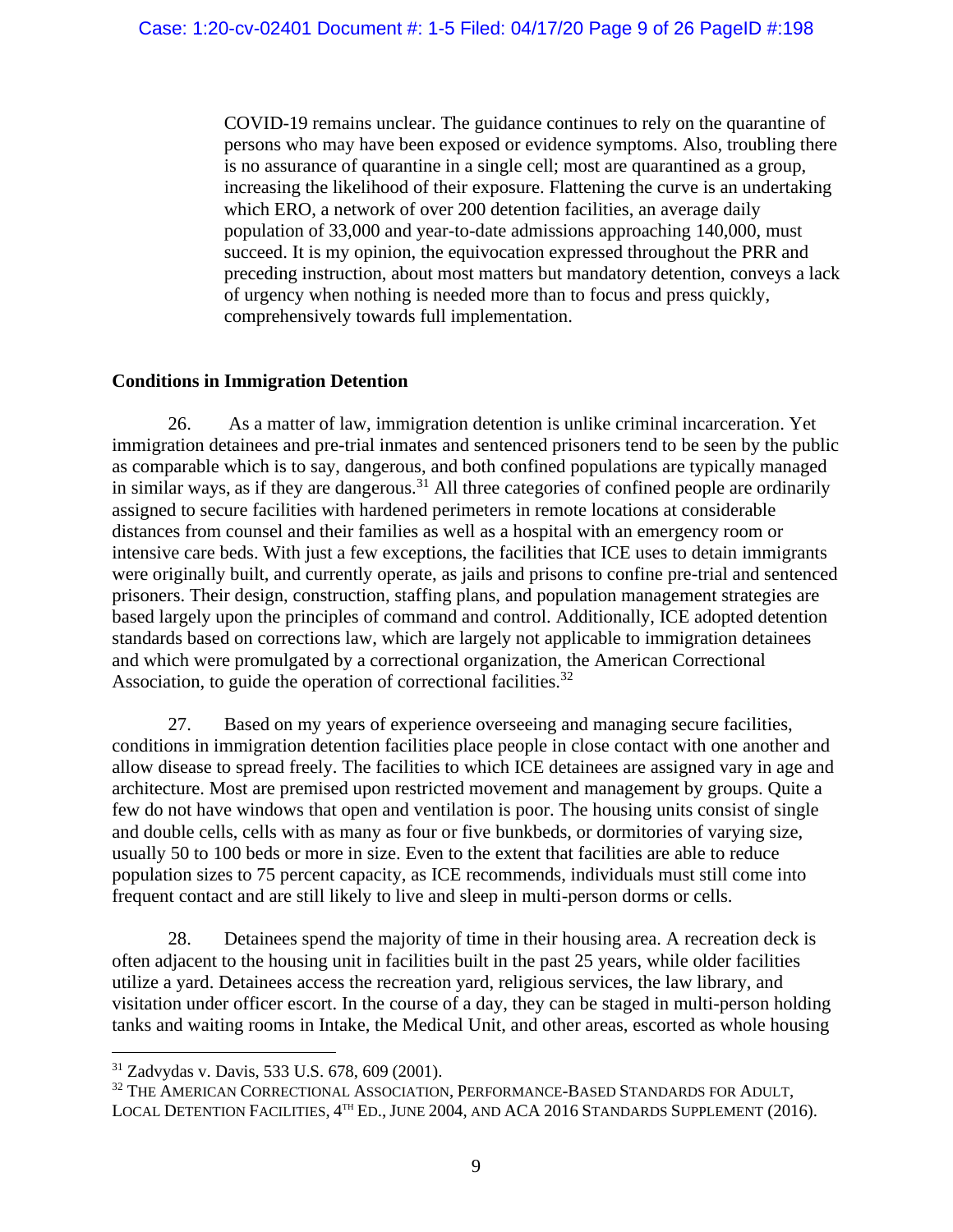units, and transported en masse in buses shackled to one another, and they routinely eat their meals together. None of these circumstances permit detained people to maintain social distancing of at least six feet, as recommended by public health experts. Staggering meal and recreation times, as suggested by ICE and CDC guidance,  $33$  would be useful in limiting the number of people in each area but doing so would require greater staffing and therefore is not generally feasible. Doing so also would not ensure that people are able to keep six feet apart in cafeterias or recreation rooms in which tables and chairs are bolted down close together and people may have to line up to get trays or equipment or use the restroom. Extended hours may also impact turnout with fewer detainees rising for breakfast before sunrise or outdoor recreation after dark.

29. Segregation cells intended for disciplinary and administrative purposes are frequently used to detain special populations whose unique medical, mental health, and protective custody requirements cannot be accommodated in general population housing including medical isolation.

30. It is also important to note that the demeanor of the immigration detention population is distinct from the criminally incarcerated population. Despite the characterization by ICE that the majority are criminal aliens, that term has changed over the past several years to include persons charged but not pled or proven guilty and persons who may have been charged but were not. The majority of the population is eligible for housing in a dormitory, signifying a low propensity for violence.

31. It is my experience that the majority of detainees are motivated by the desire for repatriation or relief, and exercise exceptional restraint under the most difficult of circumstances in custody as well as the community on their recognizance, bond, or community supervision. While working at ICE and having reviewed hundreds of detainee institutional files since then, only a few detainees file grievances, and fewer are disciplined for an infraction, particularly any serious infraction.

32. It is also my experience that many detainees are fearful for their health and wellbeing in the custody of ICE. Under ordinary circumstances, they have difficulty accessing healthcare. They often wait days for appointments for emergent and urgent matters. The formulary is limited, and all off-site specialty services must be pre-approved by IHSC. Once a prescription is ordered, it can take days before it is filled and is often discontinued without notice. Health care consistent with community expectations such as prescription glasses, dental cleanings, and filling cavities is frequently denied.

33. Sanitation practices at immigration detention facilities generally do little to curb the spread of illness. Issuance of cleaned clothing, sheets, towels, and blankets are regulated, and the quantity of each item in a detainee's possession at any time limited in number. As a rule, the beds, mattresses, and personal property containers are not sanitized between detainees' assignments. Detainees are responsible for cleaning their own living areas. They are also employed by the facility as porters to clean common areas including their dayrooms and restrooms, facility corridors, the medical unit, recreation areas, kitchen, and mess hall. In either

<sup>33</sup> *Id.* at 13; CDC, *Interim Guidance*, https://www.cdc.gov/coronavirus/2019-ncov/community/correctiondetention/guidance-correctional-detention.html.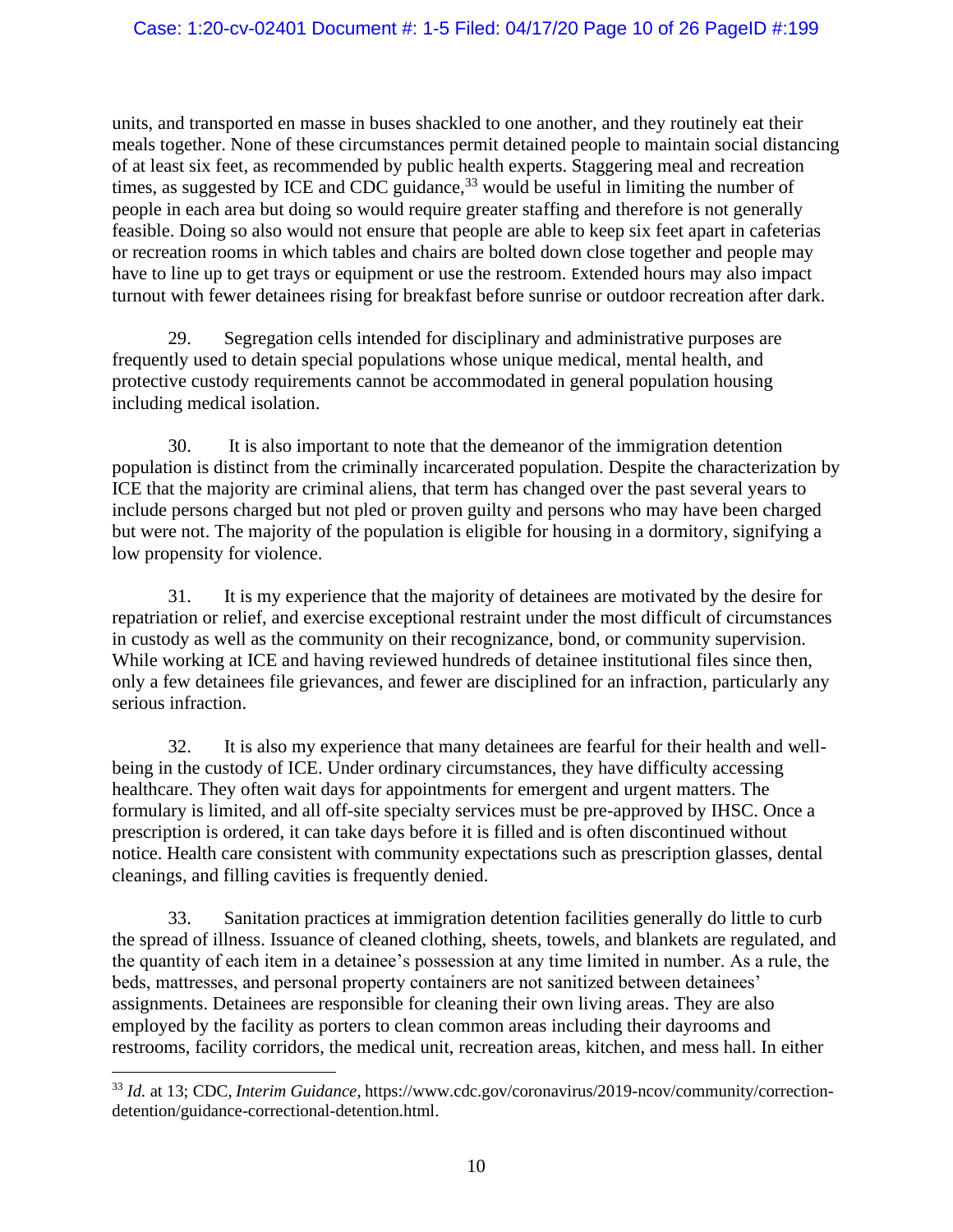# Case: 1:20-cv-02401 Document #: 1-5 Filed: 04/17/20 Page 11 of 26 PageID #:200

instance, they usually perform these duties without any training, and are provided only limited supervision, cleaning materials and supplies, and no protective gloves, glasses, and gowns or coveralls as recommended by the CDC.<sup>34</sup>

34. Objects with which many detainees come in contact frequently—notably, the phones, tables and chairs, paperback books, decks of cards and board games, the boxes in which they deposit kites to staff members, and other high-touch surfaces in the housing units—are not sanitized or replaced routinely. Similarly, the equipment issued in recreation areas, the kiosks and other furnishing and equipment in the law library, and the various staging and holding areas in Intake and Medical Unit, as well as the courtrooms and attorney and regular visit areas, receive limited attention.

35. Under ordinary circumstances, little to no instruction regarding sanitation is provided to the population at large or to detainees with work assignments. Instruction when given on any subject is most often in English and sometimes Spanish, and far less frequently in any other of detainees' native languages.

36. In general, tissues are not provided, handkerchiefs are unauthorized articles of clothing, and access to toilet paper and paper towel is limited, leaving detainees with nowhere to sneeze, cough, or wipe their noses other than into their own clothes, sheets, blankets, or towels, none of which is replaced daily. Additionally, detainees' access to hand soap, toothpaste and toothbrushes, and shampoo is limited, particularly for the indigent who are dependent upon the facility for their replenishment. A minority of detainees have an institutional job and most of them earn a dollar a day. Most of the items sold including hygiene products, are marked up. A bar of soap can cost as much as two dollars.

37. Also of concern, ICE facilities often rely on detainees to perform most of the cooking and cleaning in the facility, but neither ICE nor the ICE Health Service Corps (IHSC) has a universal health screening protocol to ensure that all the persons preparing and serving meals and cleaning the area are not sick or symptomatic. Some facilities also utilize detainees to distribute meal trays that are delivered to the housing units. In these locations, disposable plastic gloves are sometimes available but not hairnets or masks. It does not appear that practices employed in the kitchen and mess hall carry over to meal service in the dayrooms.

38. It is also my experience that the population is especially alarmed about the spread of the coronavirus to and through the facilities to which they are confined. Hotlines are fielding calls from detainees who have underlying health conditions including diabetes, cancer, kidney issues, asthma, or are otherwise medically vulnerable especially the elderly, mentally ill and transgender persons. One recent caller, who has asthma and reported a fever and serious cough, told the ABA hotline that the facility tested him for tuberculosis but not for COVD-19 and released him back to his pod. Many have expressed concern about their inability to stay physically distant from one another, the lack of precautions being taken by their facilities, the frequency with which detainees are being transferred in from other facilities, the lack of personal protection equipment (PPE) for them and facility staff, and that as the census drops the facility is closing housing units not, spreading out the remaining detainees to every other bed or more. The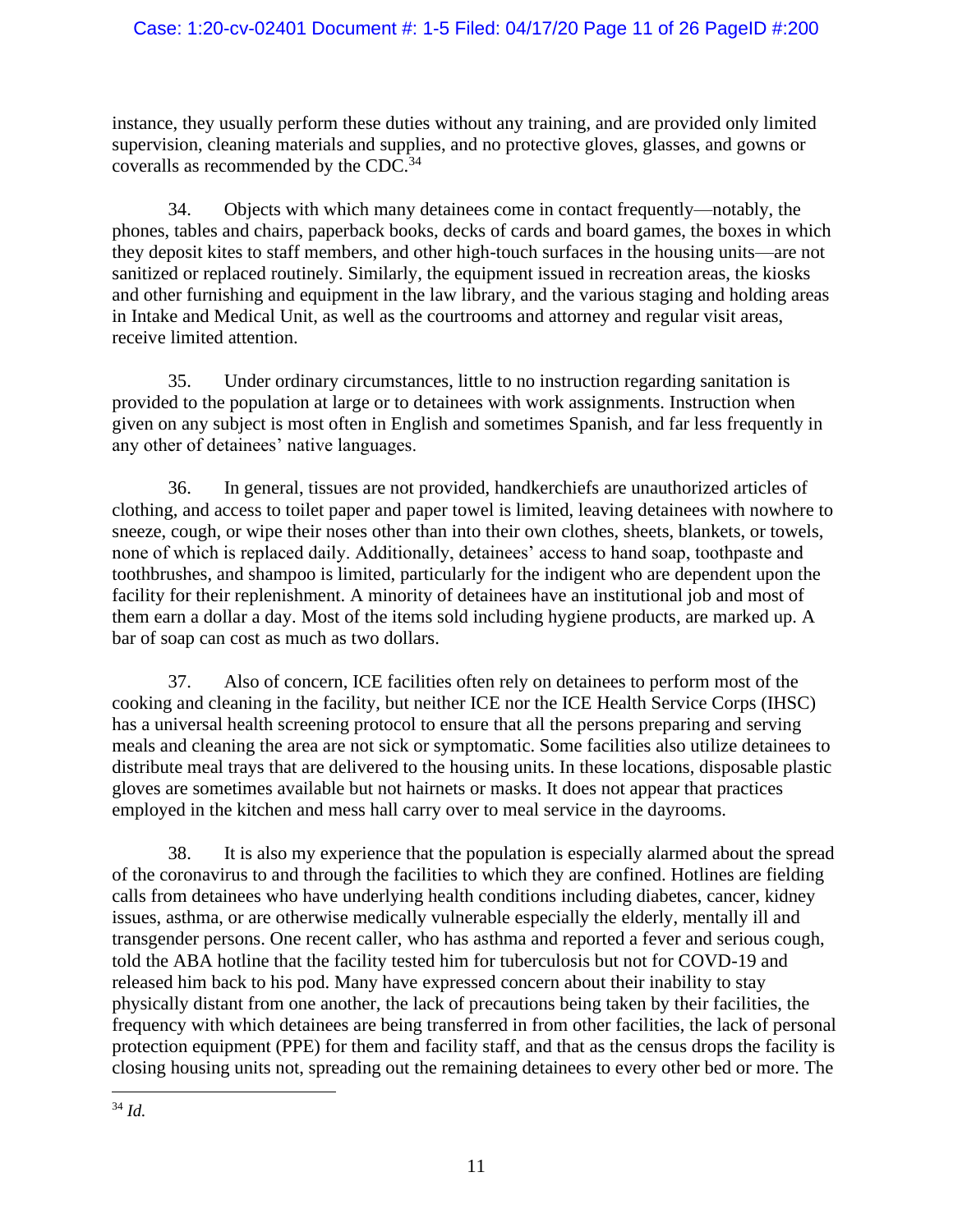### Case: 1:20-cv-02401 Document #: 1-5 Filed: 04/17/20 Page 12 of 26 PageID #:201

hotline has also received reports that detainees are being told to clean their housing units, but they are not being given cleaning solutions or are permitted to clean more frequently than once a day and that they have not been issued hand soap or hand sanitizer.

39. There are other disparities that are imbedded in ICE's site and facility selection process including whether there is a hospital nearby the detention facility and if it has any intensive care beds. Presently, about a third of all detainees are housed in a facility outside a 25 mile radius of hospital with an ICU bed.<sup>35</sup> The Pulaski County Detention Center in Ullin, Illinois, is one of these facilities. The nearest hospital with an intensive care unit to this detention facility is in Cape Girardeau, MO, over 30 miles away.

40. It is my opinion that the detainees' concerns are real, and their reports are credible. Any one of these circumstances, make it more likely that respiratory diseases such as COVID-19 will spread quickly once they are introduced into any of ICE's detention facilities.

41. It is also my opinion that ERO's Pandemic Response Requirements, its plan to protect the population and the public, will not suffice. Basically, ICE proposes "efforts should be made to reduce the detained population to approximately 75 percent of capacity" and for all those who remain detained, "wherever possible, all staff and detainees should maintain a distance of six feet from one another" and otherwise adhere to CDC guidelines, where practicable.<sup>36</sup>

42. It is my opinion that ICE is not yet able to identify infected individuals and ensure that they do not come into contact with other people living and working in detention facilities. Until such time as it can, best correctional and correctional health care practice would require, at a minimum, the preemptive release of individuals who are at-risk of serious illness or death if they become infected with COVID-19. As Dr. Scott Allen and Dr. Josiah Rich, medical experts to the Department of Homeland Security, recommended in their recent letter to Congress on the pandemic, "[m]inimally, DHS should consider releasing all detainees in high risk medical groups such as older people and those with chronic diseases." Dr. Allen and Dr. Rich concluded that "acting immediately will save lives not of only those detained, but also detention staff and their families, and the community-at-large."<sup>37</sup>

### **Alternatives to Detention**

43. ICE proposes only one population, persons at-risk primarily due to age or other infirmity, for consideration for release. It is my opinion that ICE consider both at-risk and lowrisk individuals to reduce the risk of contracting COVID-19 in the detention facilities and the

<sup>35</sup> Kristina Cooke, Mica Rosenberg, Ryan McNeil, *As pandemic rages, US immigrants detained in areas with few hospitals*, REUTERS (Apr. 3, 2020), https://www.reuters.com/article/us-health-coronavirus-usadetention-insi/as-pandemic-rages-u-s-immigrants-detained-in-areas-with-few-hospitalsidUSKBN21L1E4.

<sup>36</sup> ERO COVID-19 PRR.

<sup>37</sup> *See* Scott A. Allen, MD, FACP & Josiah Rich, MD, MPH, *Letter to House and Senate Committees on Homeland Security* (Mar. 19, 2020), https://whistleblower.org/wp-content/uploads/2020/03/Drs.-Allenand-Rich-3.20.2020-Letter-to-Congress.pdf [hereinafter "Allen & Rich"].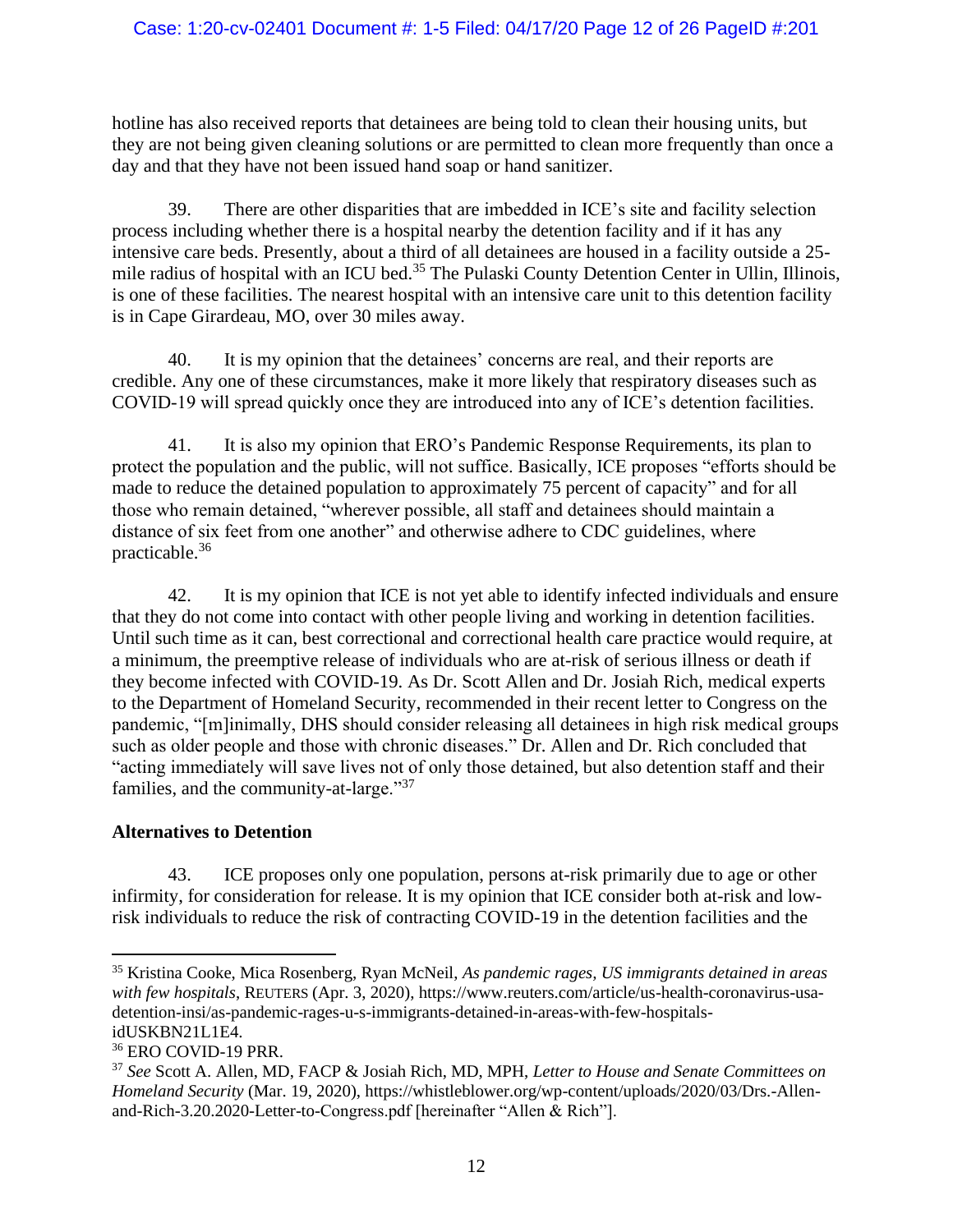community. First, it is unlikely that one quarter of the population detained today are at-risk to lower the census now. It is as unlikely that there will be sufficent at-risk indivduals to maintain a lower census on a continual basis. Further, if that is not the case, and the numbers of at-risk persons remains this great, ICE must also revisit and revise who it assigns to detention. Second, low-risk detainees, indivduals identifed by objective assessment likely to comply with conditions of release, are also worthy of consideration. It is viable and necessary that ICE consider both atrisk and low-risk individuals to reduce the risk of contracting COVID-19 in the detention facilities and the community on a continual basis.

44. It is my experience operating state and local correctional systems that included probation and parole departments and working in various capacities within DHS including to make an assessment of ICE's alternative to detention program, it is my opinion that alternatives to detention can be used effectively and safely to ensure that immigrant detainees are not subjected to unnecessary risk from COVID-19 while ensuring public safety and appearance for court hearings.

45. The research literature and government oversight agencies concur. Alternatives to detention, including supervised release, informed by individualized risk assessment, are a highly effective method of managing immigration cases without either unnecessary pretrial detention or risk to public safety or risk of failure to appear for court hearings. Compliance rates with supervised release are extremely high; for example, a recent Government Accountability Office report found that 99 percent of immigrant participants in ICE's alternative to detention program appeared at scheduled court hearings.<sup>38</sup> ICE also operated a very successful Family Case Management Program until recently.<sup>39</sup> According to the DHS Inspector General report, overall compliance was 99 percent for ICE check-ins and appointments, and 100 percent for attendance in court hearings. Two percent of participants absconded during the process.<sup>40</sup>

46. Doctors serving as subject matter experts for DHS agree that ICE should release at least medically vulnerable people in light of the current COVID-19 pandemic.<sup>41</sup>

47. However, small and incremental changes in admissions or releases do not fully protect currently detained people from contracting or spreading COVID-19—and especially those who are at-risk of serious illness or death. Instead, ICE can ensure their safety by making full use of its alternatives to detention program. Alternatives to detention include release on personal recognizance, and release on conditions such as phone call check-ins or, when absolutely necessary, electronic surveillance. These alternatives also include the Intensive

<sup>38</sup> Report to Congressional Committees, *Alternative to Detention, Improved Data and Collection and Analysis Needed to Better Assess Program Effectiveness*, GOVERNMENT ACCOUNTABILITY OFFICE (2014), https://www.gao.gov/assets/670/666911.pdf.

<sup>39</sup> Frank Bajak, *ICE shutters helpful family management program amid budget cuts*, ASSOCIATED PRESS (June 9, 2017), https://www.csmonitor.com/USA/Foreign-Policy/2017/0609/ICE-shutters-helpful-familymanagement-program-amid-budget-cuts.

<sup>40</sup> DHS OFFICE OF INSPECTOR GENERAL, U.S. Immigration and Customs Enforcement's Award of the Family Case Management Program, Contract (Redacted) (Nov. 30, 2017),

https://www.oig.dhs.gov/sites/default/files/assets/2017-12/OIG-18-22-Nov17.pdf.

<sup>41</sup> Allen & Rich.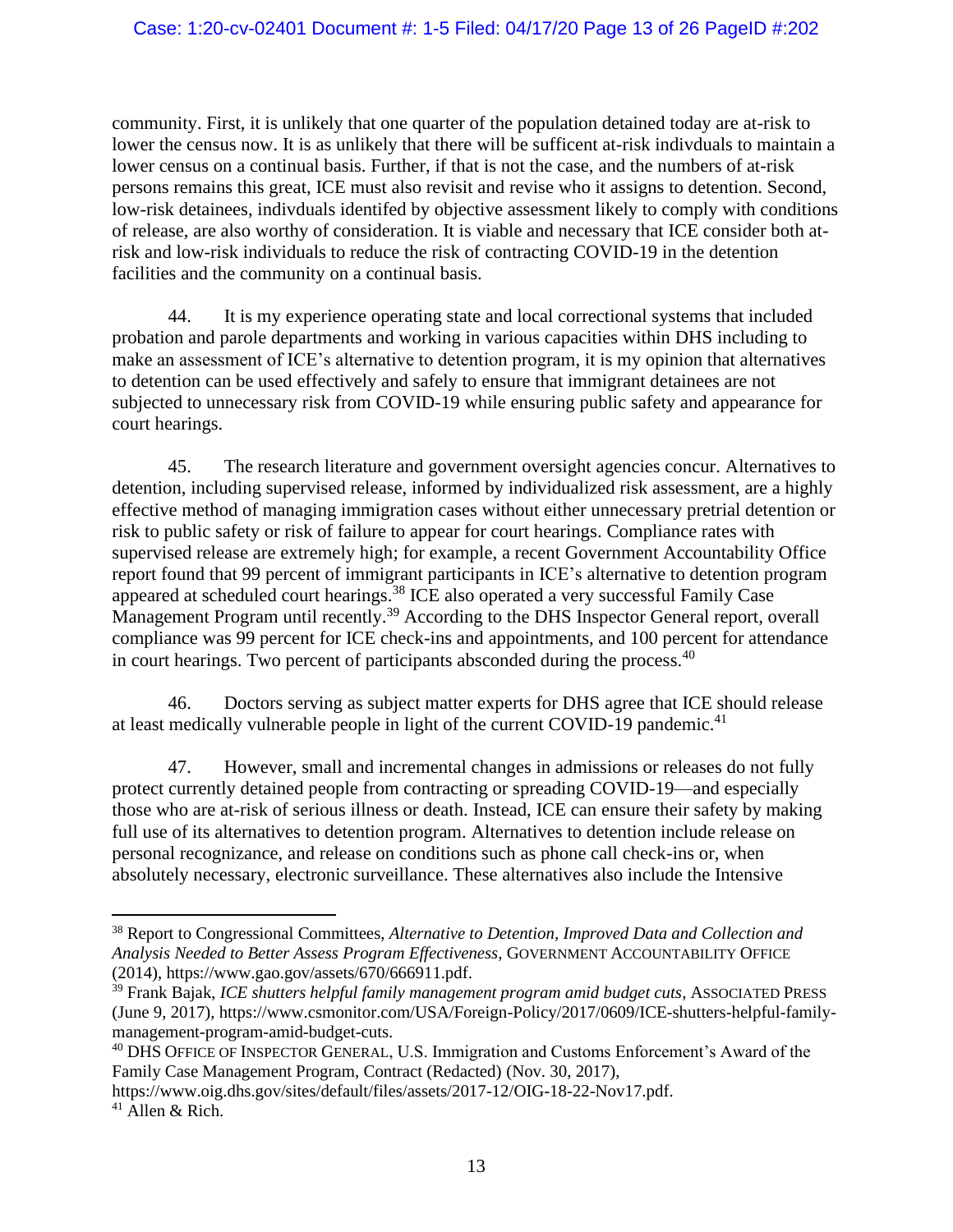Supervision Appearance Program (ISAP), in which staff maintains contact with participants with reminder calls and letters and coaching towards meeting all the upcoming reporting requirements and follows up within 48 hours after each court appearance. Under ISAP, when a participant, or the government, files an appeal in the person's removal case and while that appeal is pending, monitoring is modified as necessary to include the addition or removal of GPS or Voice-ID technology, and to increase or decrease in-office and home visit frequency. And if reinstated, it could include ICE's Family Case Management Program, offering orientation and education for participants about their legal rights and responsibilities; individualized service plans; assistance with transportation logistics; tracking and monitoring of immigration obligations (to include ICE check-ins, attendance at immigration court hearings); and safe repatriation and reintegration planning for participants who are returning to their home countries.<sup>42</sup>

48. Alternatives to detention are effective because they are tailored to an individual depending on their levels of need and risk in the community. Such tailored alternatives maximize medically vulnerable people's ability to remain healthy in the community while protecting public safety and the integrity of court proceedings. When there is a threat to our health and well-being, especially one as serious as COVID-19, we count on the government to protect us from undue harm. The government assumes the same responsibility for those in its custody who lack the autonomy to care for themselves. Today, "flattening the curve" so that the infection rate for COVID-19 stays below the healthcare system capacity is key both to controlling the pandemic in the United States and to preventing undue harm to those of us in custody. As individuals, our responsibility to ourselves and others is to limit our social interactions and maintain rigorous personal hygiene practices. For government and institutions, "flattening the curve" requires focusing on densely populated places in which its inhabitants cannot isolate themselves. That is why increasingly more governors have closed all but the essential governmental agencies and businesses and are focusing now on jails and prisons, widely recognized by the healthcare community to be "amplifiers of infectious diseases" such as COVID-19.<sup>43</sup> They do so because they recognize the conditions that can keep diseases from spreading—such as social distancing and rigorous sanitation—are nearly impossible to achieve in correctional and immigration detention facilities.

49. Numerous state and local systems have acted to reduce detention in light of COVID-19, both by decreasing pretrial detention and by releasing detained and sentenced individuals. These measures demonstrate that people can be protected from COVID-19 consistent with public safety needs.

50. At the local level, leaders have been swift to act:

<sup>&</sup>lt;sup>42</sup> ICE, Fact Sheet: Stakeholder Referrals to the ICE/ERO Family Case Management Program, 2016, https://www.aila.org/infonet/ice-fact-sheet-family-case-management-program.

<sup>43</sup> Prison Policy Initiative, *Responses to the COVID-19* (Mar. 26, 2020),

https://www.prisonpolicy.org/virus/virusresponse.html.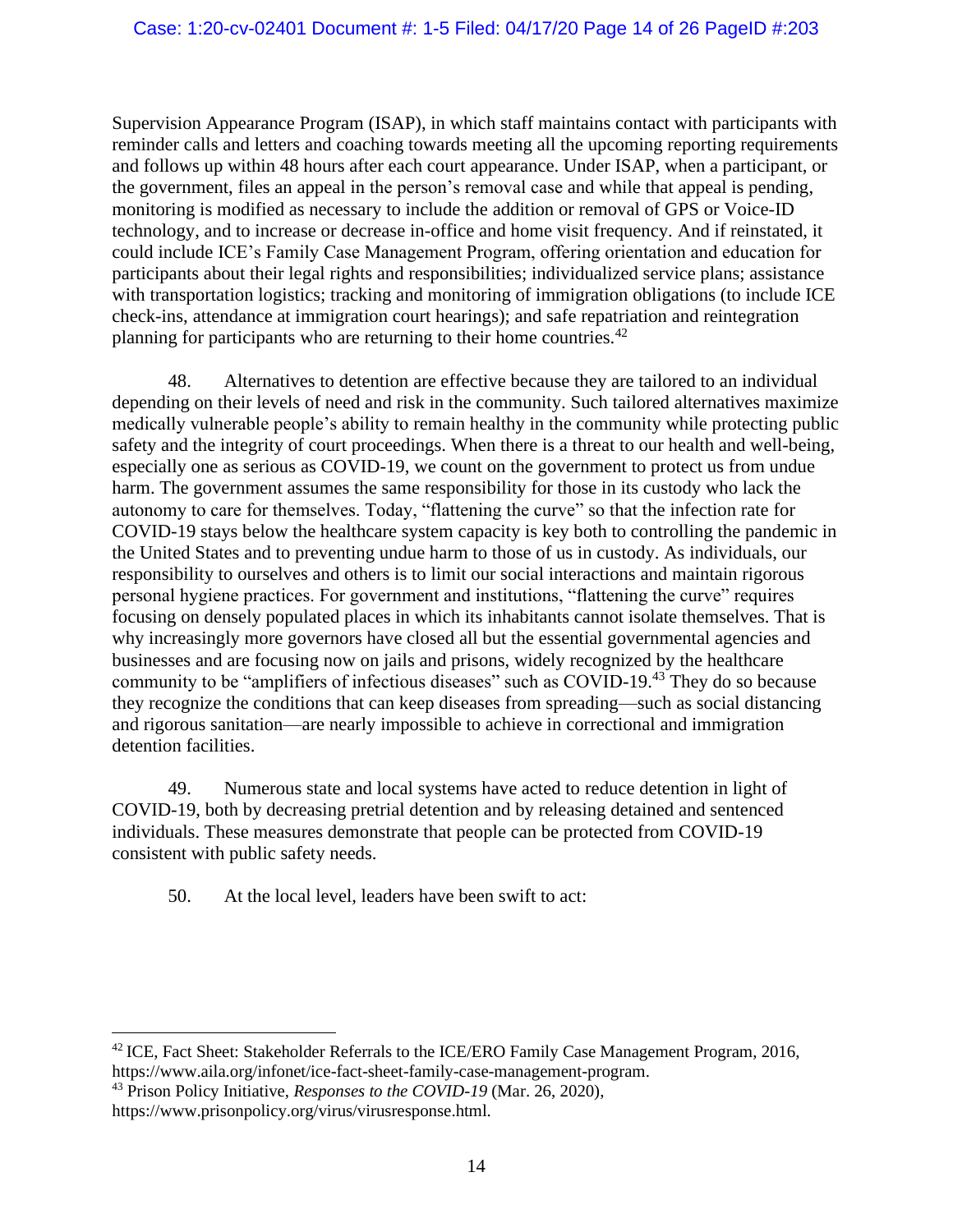- District attorneys in San Francisco, California<sup>44</sup> and Boulder, Colorado<sup>45</sup> have taken steps to release people held pretrial, with limited time left on their sentence, and charged with non-violent offenses.
- Ohio courts in Cuyahoga County<sup>46</sup> and Hamilton County<sup>47</sup> have begun to issue court orders and conduct special hearings to increase the number of people released from local jails. On a single day, judges released 38 people from the Cuyahoga County Jail, and they hope to release at least 200 more people charged with low-level, non-violent crimes.
- The Los Angeles County Sheriff's Department<sup>48</sup> has reduced their jail population by 10% in the past month to mitigate the risk of virus transmission in crowded jails. To reduce the jail population by 1,700 people, the Sheriff reports releasing people with less than 30 days left on their sentences and is considering releasing pregnant people and older adults at high risk.
- In Travis County, Texas,  $49$  judges have begun to release more people from local jails on personal bonds (about 50% more often than usual), focusing on preventing people with health issues who are charged with non-violent offenses from going into the jail system.

<sup>44</sup> Darwin Bond Graham, *San Francisco Officials Push to Reduce Jail Population to Prevent Coronavirus Outbreak*, THE APPEAL (Mar. 11, 2020) https://theappeal.org/coronavirus-san-francisco-reduce-jailpopulation/.

<sup>45</sup> Elise Schmelzer, *Denver, Boulder Law Enforcement Arresting Fewer People to Avoid Introducing Coronavirus to Jails*, THE DENVER POST (Mar. 16, 2020),

https://www.denverpost.com/2020/03/16/colorado-coronavirus-jails-arrests/.

<sup>46</sup> Kevin Freeman, *Cuyahoga County Jail Releasing Some Inmates Early to Help Minimize Potential Coronavirus Outbreak*, FOX 8 (Mar. 14, 2020), https://fox8.com/news/coronavirus/cuyahoga-county-jailreleasing-some-inmates-early-to-help-minimize-potential-coronavirus-outbreak/.

<sup>47</sup> Kevin Grasha, *Order to Authorize Hamilton County Sheriff to Release Low-Risk, Nonviolent Jail Inmates*, CINCINNATI ENQUIRER (Mar. 16, 2020), https://www.cincinnati.com/story/news/crime/crimeand-courts/2020/03/16/coronavirus-hamilton-county-sheriff-release-low-risk-inmates/5062700002/.

<sup>48</sup> Justin Carissimo, *1,700 Inmates Released from Los Angeles County in Response to Coronavirus Outbreak*, CBS NEWS (Mar. 24, 2020), https://www.cbsnews.com/news/inmates-released-los-angelescounty-coronavirus-response-2020-03-24/.

<sup>49</sup> Ryan Autullo, *Travis County Judges Releasing Inmates to Limit Coronavirus Spread*, THE STATESMAN (Mar. 16, 2020), https://www.statesman.com/news/20200316/travis-county-judges-releasing-inmates-tolimit-coronavirus-spread?fbclid=IwAR3VKawwn3bwSLSO9jXBxXNRuaWd1DRLsCBFc-ZkPN1INWW8xnzLPvZYNO4.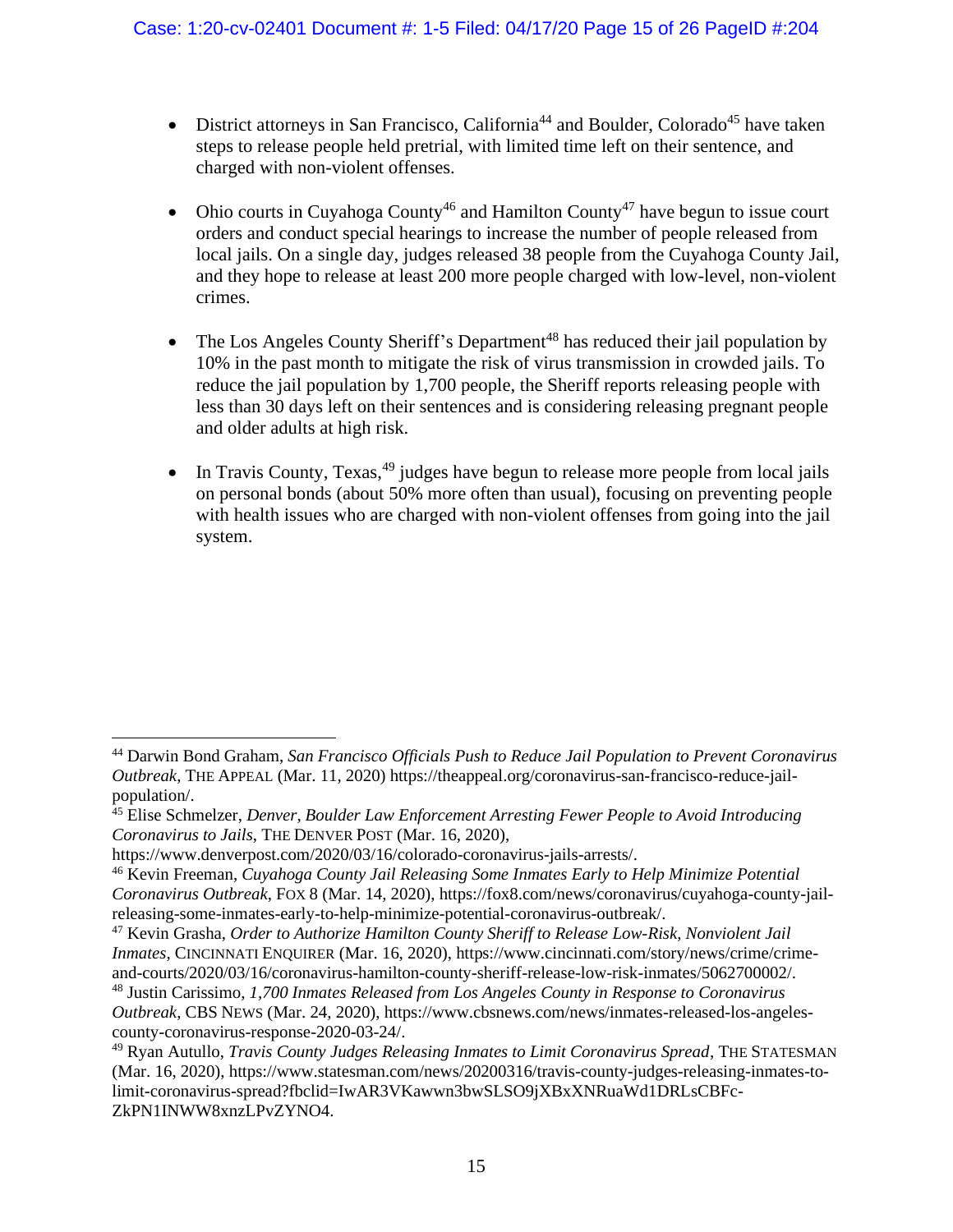- Court orders in Spokane, Washington<sup>50</sup> and in three counties in Alabama<sup>51</sup> have authorized the release of people being held pretrial and some people serving sentences for "low-level" misdemeanor offenses.
- In Hillsborough County, Florida,<sup>52</sup> over 160 people were released following authorization via administrative order for people accused of ordinance violations, misdemeanors, traffic offenses, and third-degree felonies.
- In Arizona, the Coconino County<sup>53</sup> court system and jail have released around 50 people who were held in the county jail on non-violent charges.
- In Salt Lake County, Utah,<sup>54</sup> the District Attorney reported that the county jail plans to release at least 90 people this week and to conduct another set of releases of up to 100 more people in the next week.
- The New Jersey Chief Justice signed an order calling for the temporary release of 1,000 people from jails (almost a tenth of the entire state's county jail population) across the state of New Jersey<sup>55</sup> who are serving county jail sentences for probation violations, municipal court convictions, "low-level indictable crimes," and "disorderly persons offenses.

<sup>50</sup> Chad Sokol, *Dozens Released from Spokane County Custody Following Municipal Court Emergency Order*, THE SPOKESMAN (Mar. 17, 2020),

http://www.courts.wa.gov/content/publicupload/eclips/2020%2003%2018%20Dozens%20released%20fr om%20Spokane%20County%20custody%20following%20Municipal%20Court%20emergency%20order. pdf.

<sup>51</sup> Marty Roney, *Coronavirus: County Jail Inmates Ordered Released in Autauga, Elmore, Chilton Counties,* MONTGOMERY ADVERTISER (Mar. 18, 2020),

https://www.montgomeryadvertiser.com/story/news/crime/2020/03/18/county-jail-inmates-orderedreleased-autauga-elmore-chilton-counties/2871087001/.

<sup>52</sup> WFTS Digital Staff, *164 "Low Level, Nonviolent" Offenders Being Released From Hillsborough County Jails*, ABC NEWS (Mar. 19, 2020), https://www.abcactionnews.com/news/region-

hillsborough/164-low-level-nonviolent-offenders-being-released-from-hillsborough-county-jails. <sup>53</sup> Scott Buffon, *Coconino County Jail Releases Nonviolent Inmates in Light of Coronavirus Concerns*, ARIZONA DAILY SUN (Mar. 20, 2020), https://azdailysun.com/news/local/coconino-county-jail-releases-

nonviolent-inmates-in-light-of-coronavirus/article\_a6046904-18ff-532a-9dba-54a58862c50b.html. <sup>54</sup> Jessica Miller, *Hundreds of Utah Inmates Will Soon Be Released In Response To Coronavirus*, SALT LAKE CITY TRIBUNE (Mar. 20, 2020), https://www.sltrib.com/news/2020/03/21/hundreds-utahinmates/?fbclid=IwAR3r8BcHeEkoAOcyP3pmBu9XWkEj4MMsDC\_LUH4YZn2QGd18hALk4vM9X1

c.

<sup>55</sup> Kathleen Hopkins, *Coronavirus in NJ: Up to 1,000 Inmates to Be Released From Jails*, ASBURY PARK PRESS (Mar. 23, 2020), https://www.app.com/story/news/2020/03/23/nj-coronavirus-up-1-000-inmatesreleased-jails/2897439001/.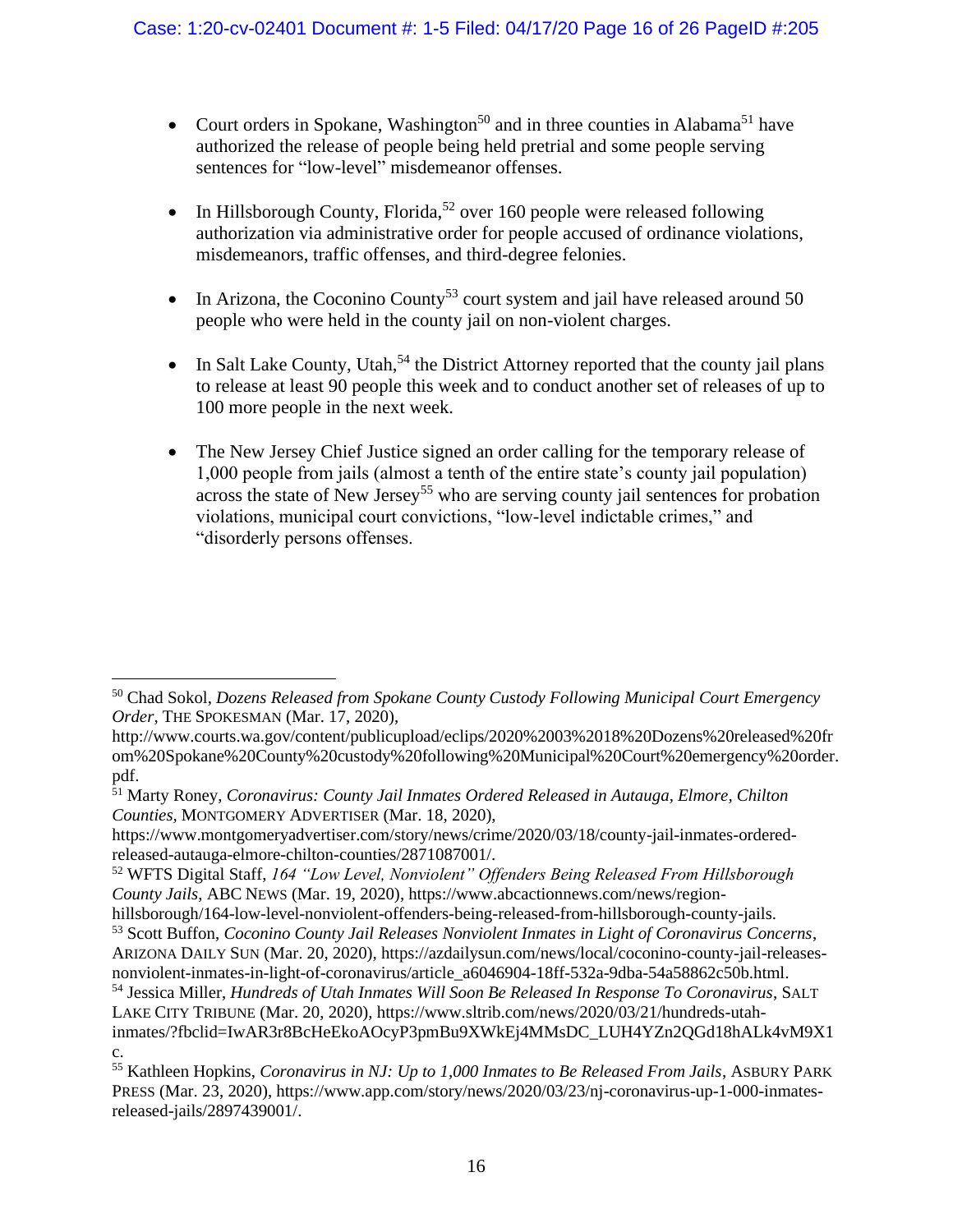• The New York City Department of Correction has released approximately 1,600 people from its jails.<sup>56</sup>

51. At the state level, state correctional systems are also taking steps to reduce the prison population in the face of the pandemic:

- The North Dakota parole board<sup>57</sup> granted early release dates to 56 people held in state prison with expected release dates later in March and early April.
- The director of the Iowa Department of Corrections<sup>58</sup> reported the planned, expedited release of about 700 incarcerated people who have been determined eligible for release by the Iowa Board of Parole.
- In Illinois,<sup>59</sup> the governor signed an executive order that eases the restrictions on early prison releases for "good behavior" by waiving the required 14-day notification to the State Attorney's office. The executive order explicitly states that this is an effort to reduce the prison population, which is particularly vulnerable to the COVID-19 outbreak.
- Illinois' governor signed a second executive order suspended all admissions to the Illinois Department of Corrections ("IDOC") from Illinois county jails, with exceptions solely authorized by the IDOC Director.<sup>60</sup>
- The CA Department of Corrections & Rehabilitation released to parole 3500 nonviolent offenders with 60 days or less left on their sentences.<sup>61</sup>

*<sup>56</sup> New York City Jail Population Reduction in the Time of COVID-19*, CITY OF NEW YORK (Apr. 2020), http://criminaljustice.cityofnewyork.us/wp-content/uploads/2020/04/MOCJ-COVID-19-Jail-Reduction.pdf.

<sup>57</sup> Arielle Zionts, *DOC, Gov. Noem Not Planning Special Coronavirus Releases From Prisons*, RAPID CITY JOURNAL (Mar. 21, 2020), https://rapidcityjournal.com/news/local/crime-and-courts/doc-noem-notplanning-special-coronavirus-releases-from-prisons/article\_d999f510-7c7c-5d19-ab3a-77176002ef99.html.

<sup>58</sup> Linh Ta, *Iowa's Prisons Will Accelerate Release of Approved Inmates to Mitigate COVID-19*, TIMES-REPUBLICAN (Mar. 23, 2020), https://www.timesrepublican.com/news/todays-news/2020/03/iowasprisons-will-accelerate-release-of-approved-inmates-to-mitigate-covid-19/.

<sup>59</sup> Rylee Tan, *Illinois Reaches 1,285 COVID-19 Cases, Gov. Pritzker Eases Restrictions on Prison Release*, LOYOLA-PHOENIX (Mar. 23, 2020), http://loyolaphoenix.com/2020/03/illinois-reaches-1285 covid-19-cases-gov-pritzker-eases-restrictions-on-prison-release/.

 $60$  EXECUTIVE ORDER 2020-13 (Mar. 26, 2020), https://www2.illinois.gov/Pages/Executive-Orders/ExecutiveOrder2020-13.aspx.

<sup>61</sup> Justin Wise, *California to Release up to 3,500 Non-Violent Inmates Amid Coronavirus Outbreak*, THE HILL (Mar. 31, 2020), https://thehill.com/homenews/state-watch/490498-california-to-release-3500-nonviolent-inmates-amid-coronavirus-outbreak.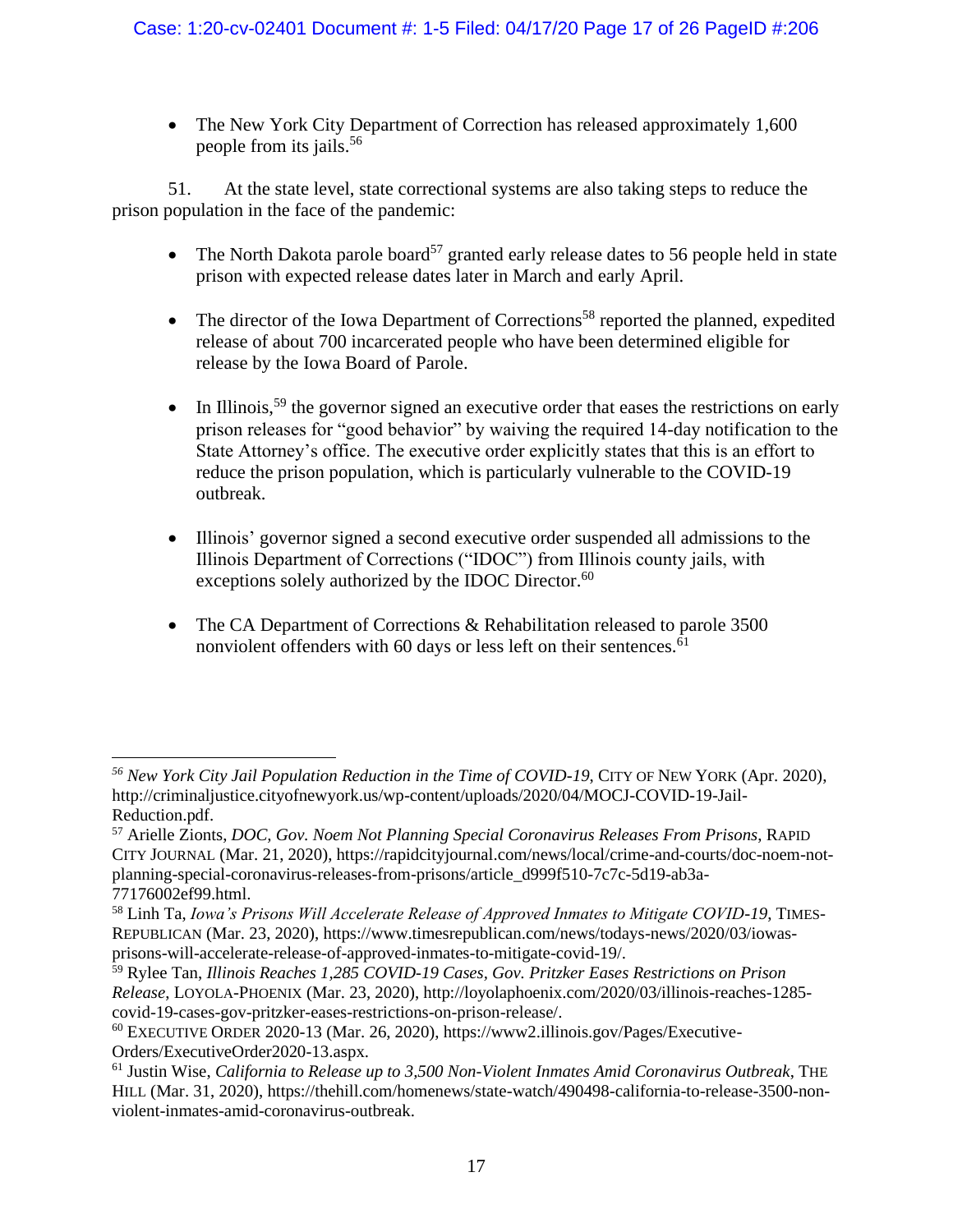- Kentucky's governor commuted 186 sentences and released 743 inmates within 6 months of completing their sentences. $62$
- New Jersey's governor signed an executive order last week to temporarily release nonviolent offenders.<sup>63</sup>

52. In addition to releasing people from jail and prison, jurisdictions are reducing jail admissions, contributing to the reduction in average daily populations, alleviating overcrowding and reducing density.

- In Bexar County, Texas,  $64$  the Sheriff released a COVID-19 mitigation plan that includes encouraging the use of cite and release and "filing non-violent offenses at large," rather than locking more people up during this pandemic.
- The Baltimore, Maryland State's Attorney<sup>65</sup> will dismiss pending criminal charges against anyone arrested for drug offenses, trespassing, and minor traffic offenses, among other nonviolent offenses.
- District attorneys in Brooklyn, New York<sup>66</sup> and Philadelphia, Pennsylvania,<sup>67</sup> have taken steps to reduce jail admissions by releasing people charged with non-violent offenses and not actively prosecuting low-level, non-violent offenses.

<sup>62</sup> *Kentucky Plans to Release More Than 900 Prisoners Because of the COVID-19 Outbreak*, WDRB.COM (Apr. 2, 2020), https://www.wdrb.com/news/kentucky-plans-to-release-more-than-900-prisoners-becauseof-the-covid-19-outbreak/article\_aef84282-7541-11ea-8a18-

efe5a8cf107d.html?eType=EmailBlastContent&eId=14e33471-26cd-4585-b9b6-e1e52182b91c.

<sup>63</sup> Gov. Philip Murphy, N.J. Executive Order No. 124 (Apr. 10, 2020),

http://d31hzlhk6di2h5.cloudfront.net/20200410/c0/64/ce/2c/0ef068b5d2c6459546c33a46/EO-124.pdf.

<sup>64</sup> Courtney Friedman, *Bexar County Sheriff Announces COVID-19 Prevention Plan For Jail Inmates, Deputies*, KSAT.COM (Mar. 14, 2020), https://www.ksat.com/news/local/2020/03/15/bexar-county-

sheriff-announces-covid-19-prevention-plan-for-jail-inmates-deputies/.

<sup>65</sup> Tim Prudente and Phillip Jackson, *Baltimore State's Attorney Mosby to Stop Prosecuting Drug Possession, Prostitution, Other Crimes Amid Coronavirus*, BALTIMORE SUN (Mar. 18, 2020), https://www.baltimoresun.com/coronavirus/bs-md-ci-cr-mosby-prisoner-release-20200318 u7knneb6o5gqvnqmtpejftavia-story.html.

<sup>66</sup> Andrew Denney and Larry Celona, *Coronavirus In NY: Brooklyn DA to Stop Prosecuting "Low-Level" Offenses*, NEW YORK POST (Mar. 17, 2020), https://nypost.com/2020/03/17/coronavirus-in-ny-brooklynda-to-stop-prosecuting-low-level-offenses/.

<sup>67</sup> Samantha Melamed and Mike Newall, *With Courts Closed by Pandemic, Philly Police Stop Low-Level Arrests to Manage Jail Crowding*, PHILADELPHIA INQUIRER (Mar. 18, 2020),

https://www.inquirer.com/health/coronavirus/philadelphia-police-coronavirus-covid-pandemic-arrestsjail-overcrowding-larry-krasner-20200317.html.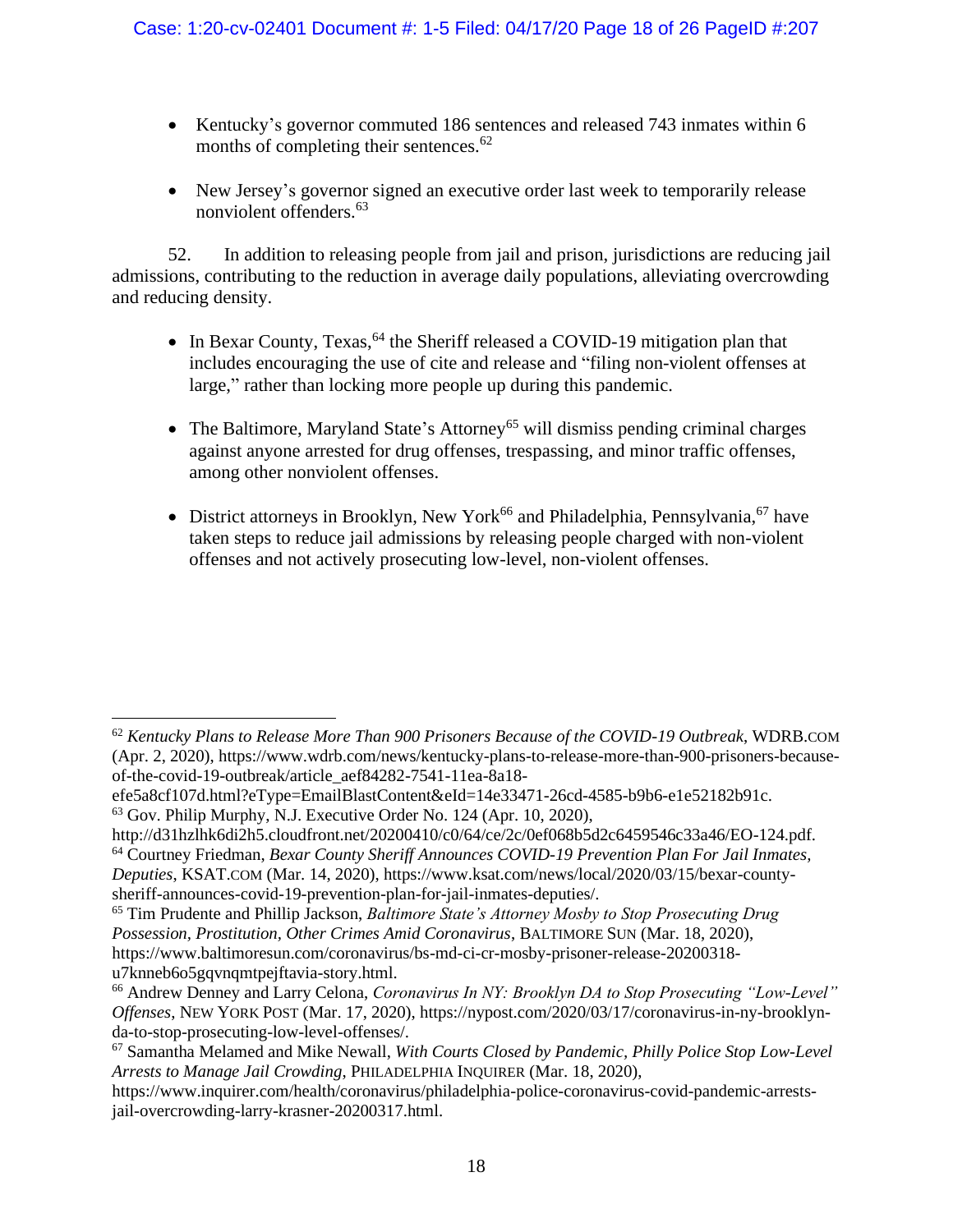- Police departments in Los Angeles County, California,<sup>68</sup> Denver, Colorado,<sup>69</sup> and Philadelphia, Pennsylvania<sup>70</sup> are reducing arrests by using cite and release practices, delaying arrests, and issuing summons. In Los Angeles County, the number of arrests has decreased from an average of 300 per day to about 60 per day.
- The state of Maine<sup>71</sup> vacated all outstanding bench warrants (for over 12,000 people) for unpaid court fines and fees and for failure to appear for hearings in an effort to reduce jail admissions.
- State and federal courts in Connecticut have begun releasing sentenced prison and jail inmates vulnerable to complications from COVID-19 as well.<sup>72</sup>
- In response to the Oklahoma Department of Corrections' decision not to admit any new people to state prisons, Tulsa and Oklahoma counties are trying to keep their jail population down by not arresting people for misdemeanor offenses and warrants, and by releasing 130 people this past week through accelerated bond reviews and plea agreements.
- In King County, Washington, Seattle jails are no longer accepting people booked for misdemeanor charges that do not present a public safety concern or people who are arrested for violating terms of community supervision. The Department of Adult and Juvenile Detention is also delaying all misdemeanor "commitment sentences" (court orders requiring someone to report to a jail at a later date to serve their sentence).

53. Individuals with medical vulnerability to COVID-19 face irreparable harm if they continue to be detained and are unlikely to pose significant flight or public safety threats if they were released under conditions consistent with objective assessments of risk. The government, including local and federal officials responsible for ICE detainees at the McHenry County Jail, should release as many of these vulnerable individuals as possible, as quickly as possible, with only those conditions that are necessary to ensure participation in court proceedings.

54. Given the severity of COVID-19 and the rapidly escalating rate of infection and death in the United States, as well as the increased risks in facilities housing ICE detainees, including the McHenry County Jail, I recommend that all medically vulnerable individuals at

<sup>68</sup> Salvador Hernandez, *Los Angeles Is Releasing Inmates Early And Arresting Fewer People Over Fears Of The Coronavirus In Jails*, BUZZFEED NEWS (Mar. 16, 2020),

https://www.buzzfeednews.com/article/salvadorhernandez/los-angeles-coronavirus-inmates-early-release. <sup>69</sup> Schmelzer.

<sup>70</sup> Melamed and Newall.

<sup>71</sup> Judy Harrison, *Maine Courts Vacate Warrants for Unpaid Fines and Fees*, BANGOR DAILY NEWS (Mar. 16, 2020), https://bangordailynews.com/2020/03/16/news/state/maine-courts-vacate-warrants-forunpaid-fines-and-fees.

<sup>72</sup> Edmund H. Mahony, *Courts Ponder the Release of Low-Risk Inmates in an Effort to Block the Spread tf COVID-19 to the Prison System*, HARTFORD COURANT (Mar. 24, 2020),

https://www.courant.com/coronavirus/hc-news-covid-inmate-releases-20200323-20200324 oreyf4kbdfbe3adv6u6ajsj57u-story.html.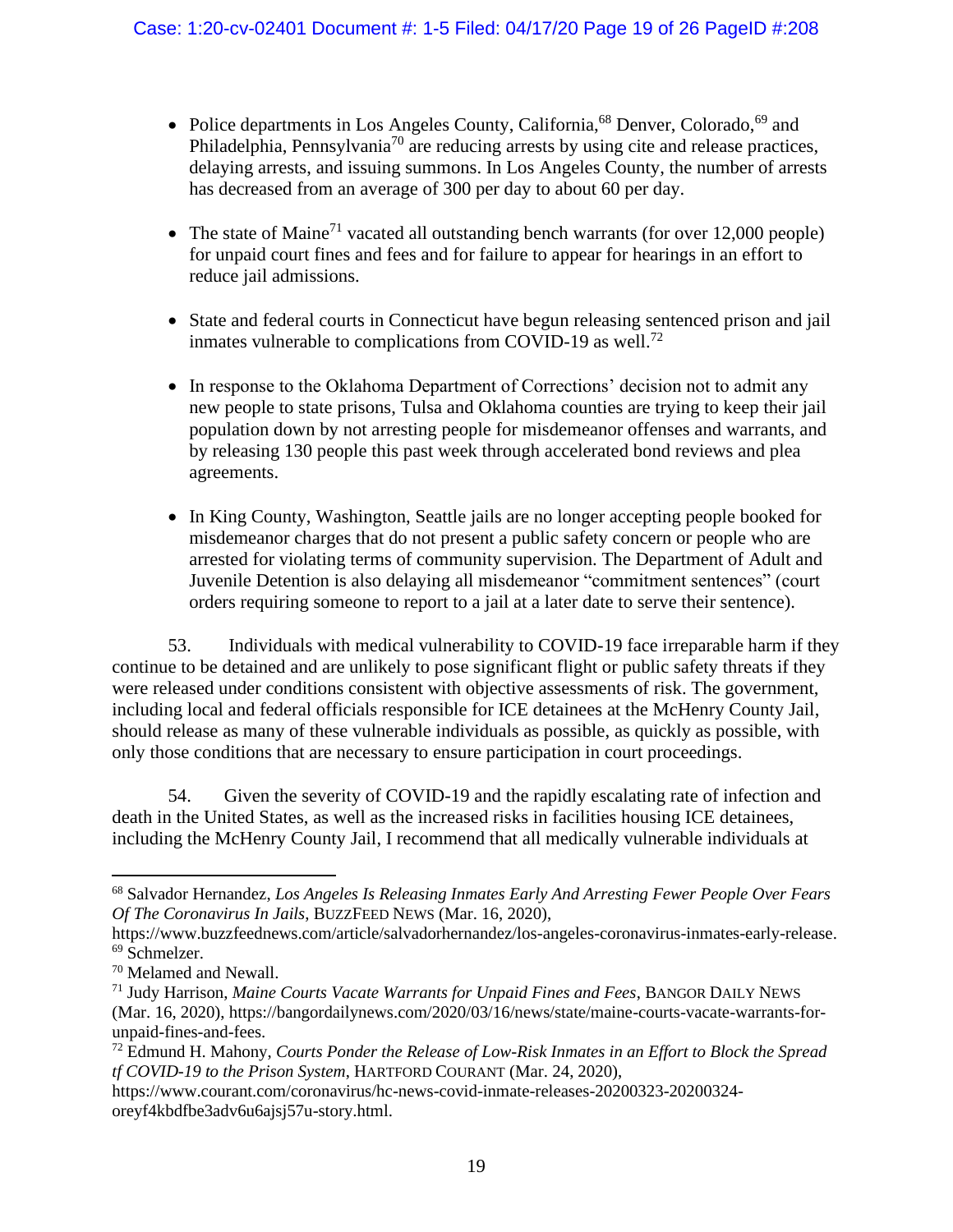#### Case: 1:20-cv-02401 Document #: 1-5 Filed: 04/17/20 Page 20 of 26 PageID #:209

high risk of serious illness or death as a result of COVID-19, as well as any other individuals objectively assessed by ICE likely to comply, be released immediately, on appropriate conditions of supervision where necessary, to protect themselves, other detainees, correctional and medical staff, and the general public, without impeding immigration court proceedings.

Pursuant to 28 U.S.C. § 1746, I declare under penalty of perjury that the foregoing is true and correct.

Executed this 17<sup>th</sup> day in April 2020, in New York City, NY.

Jara B. Servio

\_\_\_\_\_\_\_\_\_\_\_\_\_\_\_\_\_\_\_\_\_\_\_\_\_\_ Dora Schriro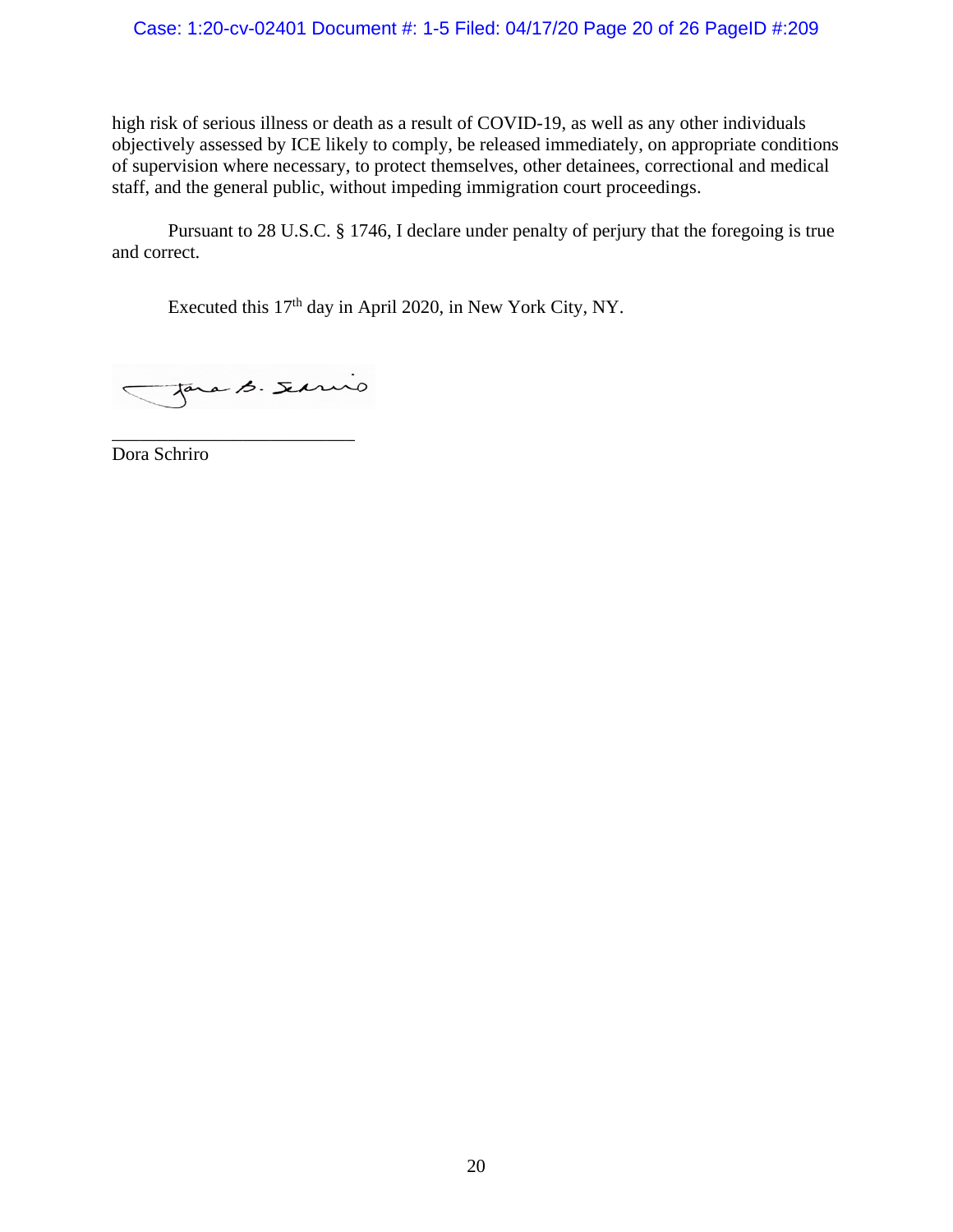Appendix A

to Schriro Decl.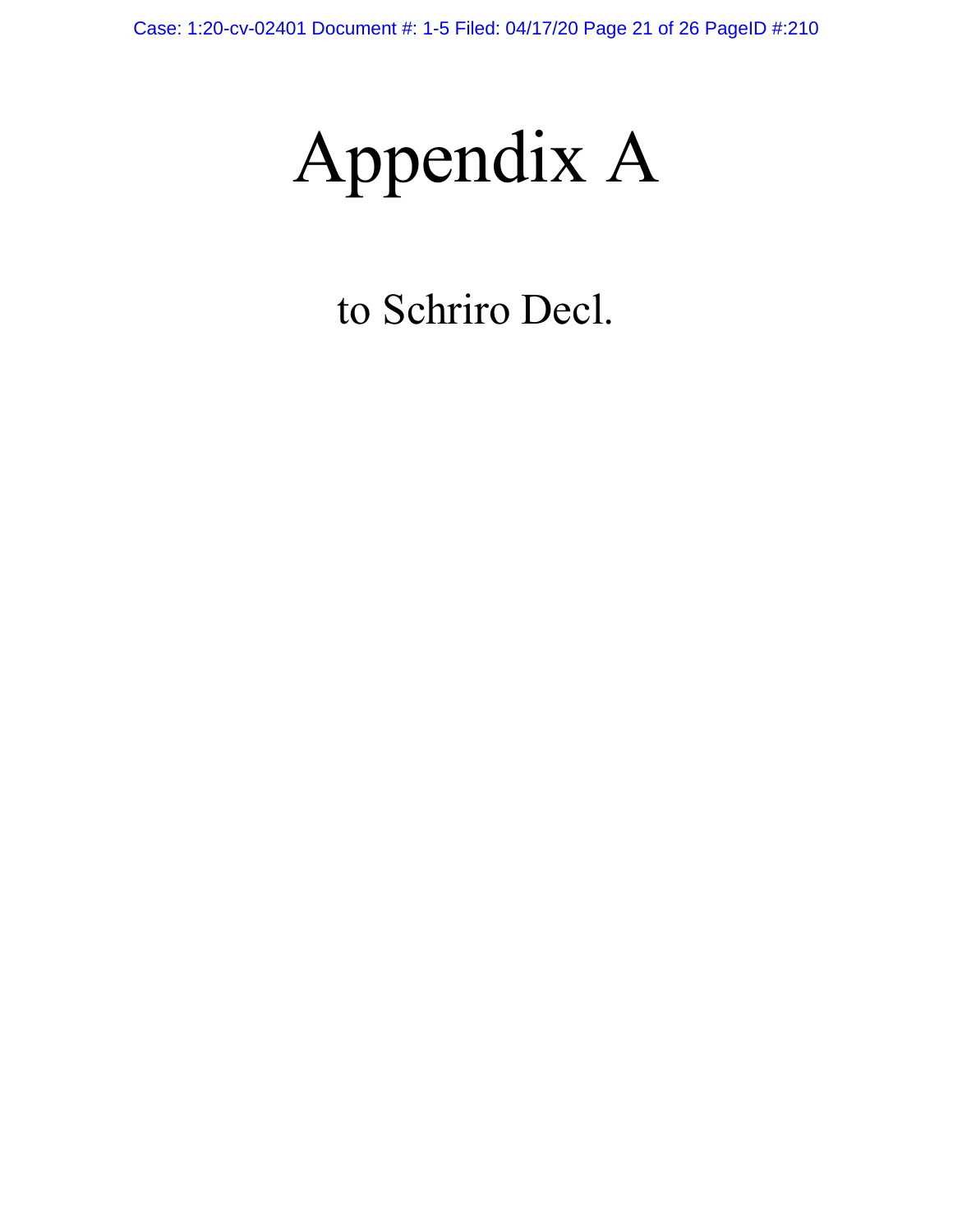#### **DORA B. SCHRIRO, Ed.D. J.D.**  EXECUTIVE EXPERIENCE

#### *State of Connecticut,* Middletown CT (2014–2018)

**CT Homeland Security Advisor** (2016–2018), DHS clearance, Top Secret, appointed by Gov. Dannel Malloy **Commissioner**, Department of Emergency Services & Public Protection (2014–2018), appt. by Gov. Malloy

- Responsible for CT State Police, Emergency Management & Homeland Security, Scientific Services, Fire Prevention & Control, Police Officer Standards & Training, Statewide Telecommunications.
- FY2018 operating budget, \$185M; federal grants, \$348M; bond funding, \$79M; 1817 employees
- Public Safety & Service, Homeland Security, and Emergency Response, Recovery & Resiliency
- Accomplishments: 1. Comprehensive procedural justice effort with body-worn cameras, all state police on patrol, civilian complaint process,  $21^{\text{st}}$  century curricula for state & local law enforcement, an investigative protocol for officer-involved shootings, annual reports of uses of force, traffic stops & police pursuits, mandatory police agency accreditation, and ICE-interface protocol; 2. Drug intervention & enforcement including a dark-web opioid taskforce, equipping all troopers and training first responders to administer naloxone; 3. Other harm reduction efforts including a multi-jurisdictional cybersecurity investigative unit, comprehensive gun control, community-focused active shooter preparedness, wrap-around DV safety & support, K-12 & post-secondary school safety planning, and Ebola & Zika first responder protocols

#### *City of New York,* New York, New York (2009–2014)

**Commissioner**, New York City Department of Correction, appointed by Mayor Michael Bloomberg

- Responsible for adult detention, prisoner processing, and operation of criminal court pens, an average of 12,000 inmates daily and 100,000 pretrial and city-sentenced inmate admissions annually
- FY2014 operating budget, \$1.065B, capital budget, \$691.9M; 10,440 employees
- Focus: Special Populations; Intake, Classification and Discharge Planning; Staff Accountability; Alternatives to Disciplinary Segregation; Alternatives to Detention
- Accomplishments: 1<sup>st</sup> U.S. Social Impact Bond funded program, adolescent pre-release initiative; Justice Reinvestment funded pre-release preparation for adults; pre-trial & post-plea diversion for the mentally ill; comprehensive reform of disciplinary segregation with clinical alternatives for special populations; centralized intake with risk & needs classification, gang identification, and discharge planning

### *US Department of Homeland Security*, Washington DC (2009–2009)

**Senior Advisor to Secretary on ICE Detention and Removal**, appointed by DHS Sec. Janet Napolitano **Director, ICE Office of Detention Policy and Planning,** appointed by ICE Asst. Sec. John Morton

- Focus: Design a civil detention system satisfying all safety and security needs and legal requirements
- Authored, *2009 Report on ICE Detention Policies and Practices: A Recommended Course of Action for Systems Reform*, DHS' adopted template for improving the operation of immigration detention
- Improved the efficiency and effectiveness and increased the transparency of ICE detention operations

### *State of Arizona*, Phoenix, Arizona (2003–2009)

**Department Director**, Arizona Department of Corrections, appointed by Gov. Janet Napolitano

- Responsible for adult corrections and community supervision including 39,000 inmates and 7,200 parolees daily and 55,000 felons annually (21,000 admissions/11,500 case openings)
- FY2009 operating budget, \$1.23B; 9,750 employees
- Focus: Systems reform, re-entry, victim services, strategic planning, privatization oversight
- Winner, 2008 Innovations in American Government, and first prison-based reform awards recipient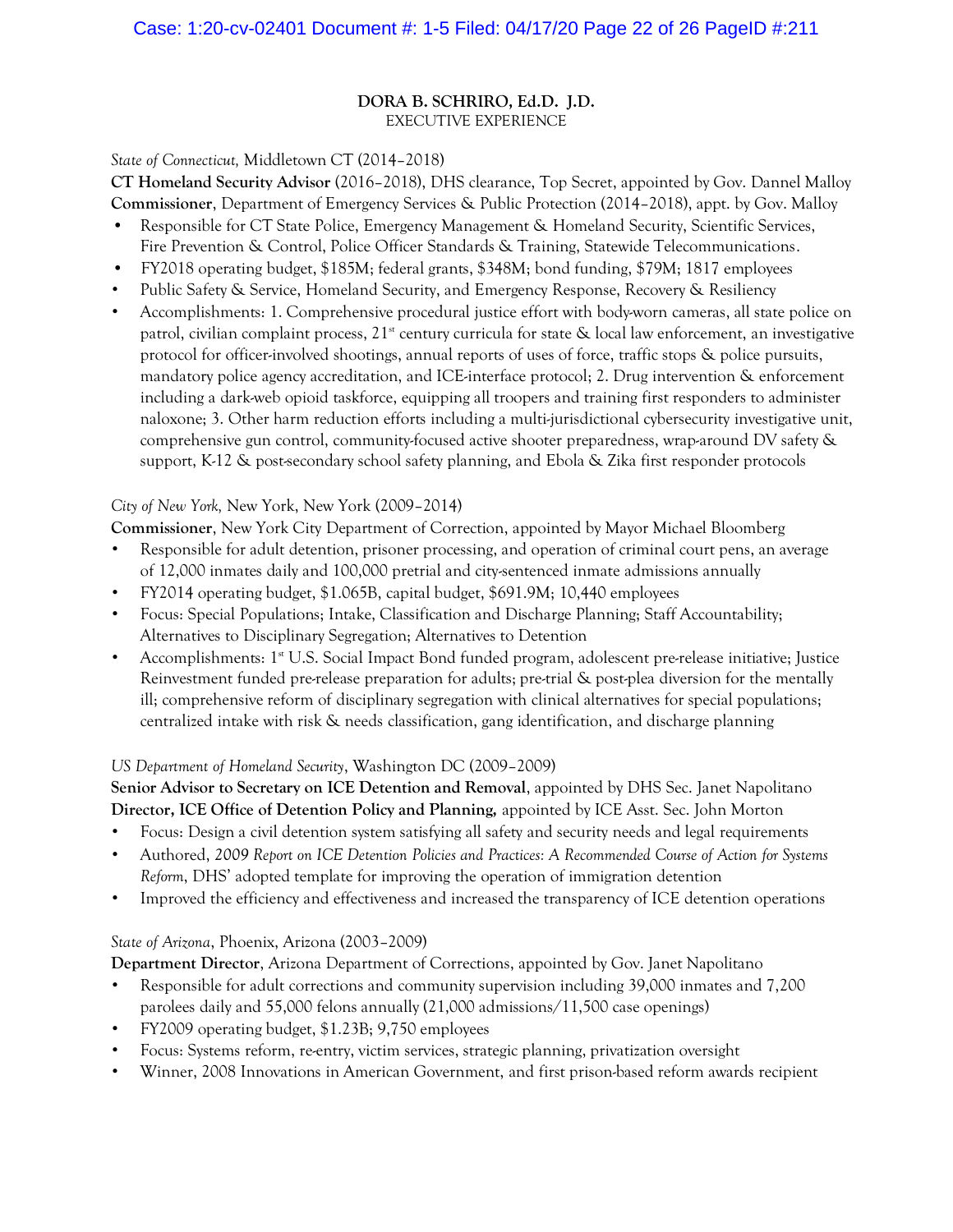# Case: 1:20-cv-02401 Document #: 1-5 Filed: 04/17/20 Page 23 of 26 PageID #:212

Dora B. Schriro, Ed.D. J.D. Page 2

*City of St. Louis*, St. Louis, Missouri (2001–2003)

**Commissioner of Corrections**, St. Louis City Division of Corrections, appointed by Mayor Francis Slay

- Responsible for adult detention, prisoner processing, and city probation and parole including 1,500 jail inmates and 2,000 offenders on supervision daily (9,000 admissions/63,000 bookings annually)
- FY2003 operating budget, \$68M; 615 employees
- Focus: Population management, alternative sentencing initiatives, staff development
- Opened and operated the city's first combined police prisoner processing and detention center

### *State of Missouri*, Jefferson City, Missouri (1993–2001)

**Department Director**, Missouri Department of Corrections, appointed by Gov. Mel Carnahan

- Responsible for adult corrections and probation and parole services including 28,000 prisoners and 65,000 offenders on community supervision daily, 35,000 admissions/72,000 case openings annually
- FY2002 operating budget, \$500M; 11,000 employees
- Focus: Systems and sentencing reform, litigation reduction, restorative justice, capital construction
- Winner, Council of State Governments Innovations award program; four-time Innovations in American Government Finalist and Semi-Finalist

# *City of St. Louis*, St. Louis Missouri (1989–1993)

**Correctional Superintendent**, St. Louis City Division of Correction, appointed by Mayor Vince Schoemehl

- Responsible for 600 pre-trial and city sentenced inmates, 4,000 admissions annually
- FY1993 operating budget, \$26M; 210 employees
- Focus: Court oversight, overcrowding, certified juveniles, community relations

### *City of New York*, New York, New York (1984–1989)

**Assistant Commissioner**, New York City Department of Correction, appointed by Mayor Ed Koch

- Responsible for design and delivery of inmate programs services, programs development, grants
- Services provided to 100,000 pre-trial and city sentenced inmates annually by 200 employees
- Focus: Public-funded and accredited education, school-aged inmates; contracts management

**Assistant Deputy Director**, Office of the Mayor, Coordinator of Criminal Justice

- Grants administration, federal and state funded systems reforms, \$189M annually
- Focus: Alternatives to detention, intermediate sanctions, policy analysis, applied research

# CONSULTING SERVICES

Dora B. Schriro Consulting Services, LLC (est. 2013)

# EDUCATION

St. Louis University, St. Louis, Missouri, Juris Doctorate, School of Law (2002) Columbia University, New York, New York, Doctor of Education, Teachers College (1984) University of Massachusetts at Boston, Massachusetts, Master of Education (1980) Northeastern University, Boston, Massachusetts, Bachelor of Arts cum laude (1972)

# MANAGERIAL PROGRAMS

Council of State Governments, Toll Fellowship (2018) Harvard University, JFK School of Government, Innovations in Governance (2005) Harvard University, JFK School of Government, Strategic Public Sector Negotiations (1996) Harvard University, JFK School of Government, Senior Executives in State and Local Government (1992)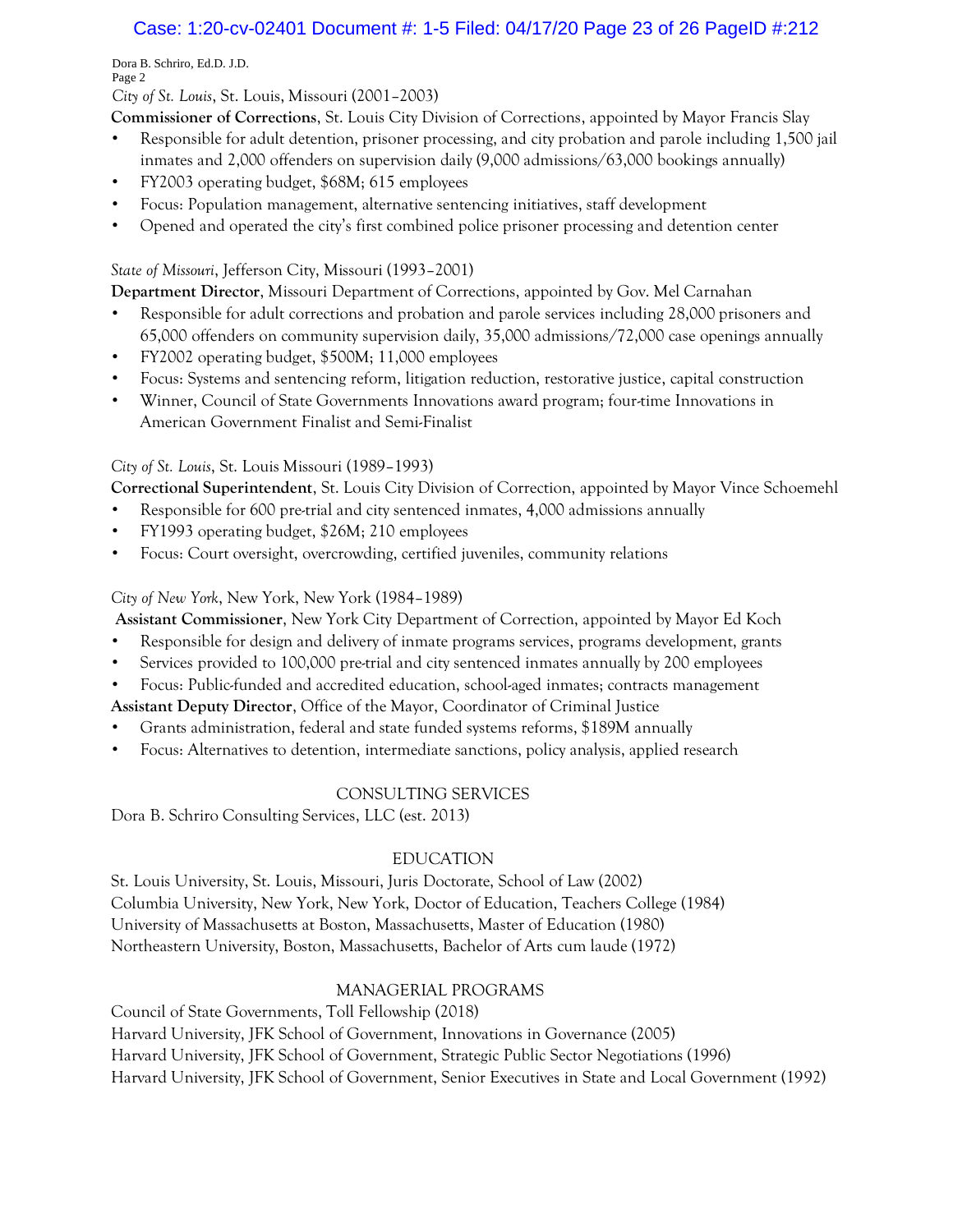#### Case: 1:20-cv-02401 Document #: 1-5 Filed: 04/17/20 Page 24 of 26 PageID #:213

Dora B. Schriro, Ed.D. J.D. Page 3

#### HONORS AND AWARDS, INNOVATIONS

Innovations in American Government, 2008 Winner, Getting Ready: Keeping Communities Safe Innovations in American Government, 2000 Semi-finalist, Correcting Corrections Innovations in American Government, 1999 Semi-finalist, Constituent Services Innovations in American Government, 1998 Semi-finalist, Pre-Promotional Training Innovations in American Government, 1997 Finalist, Constituent Services Council of State Governments, 1998 Innovations Award Winner, Waste Tire to Energy Council of State Governments, 1997 Innovations Award Regional Finalist, Pre-Promotional Training Council of State Governments, 1996 Innovations Award Finalist, Constituent Services

#### OTHER HONORS AND AWARDS

U.S. Department of Justice, Office for Victims of Crime, Allied Professional Award, 2012 Florida Immigrant Advocacy Center, American Justice Award, 2011 Hofstra University (Hempstead, New York) Presidential Medal, 2010 National Governors Association, Distinguished Service to State Government Award, 2006 Arizona Parents of Murdered Children, Filling Empty Shoes, 2006 Honoree Farmingdale Public Schools (Farmingdale, New York), Wall of Fame, 2001 Inductee St. Louis Forum, Trailblazer Award, 2000 Association of Correctional Administrators, Michael Francke Award for Outstanding Leadership, 1999 Jefferson City (Missouri) Ten Most Influential Women, 1998 Missouri Governor Award for Quality and Productivity, 1993, 1994, 1995, 1996, 1997, 1998, 1999, 2000 Missouri Governor Torch of Excellence Gold Award, 1999 Missouri Governor Torch of Excellence Award, 1997 International Association of Correctional Training Personnel Award, Pre-Promotional Training, 1996 Women's Self-Help Center, Twenty Distinguished Women, 1996 St. Louis (Missouri) YWCA Special Leadership Award for a Government Official, 1995 Jefferson City (Missouri) News Tribune Statesman of the Month, June 1995

#### PUBLICATIONS, IMMIGRATION DETENTION REFORM

*Weeping in the Playtime of Others: The Obama Administration's Failed Reform of ICE Family Detention Practices,* in Journal on Migration and Human Security, The Law that Begot the Modern U.S. immigration Enforcement System: IIRIRA 20 Years Later (December 2018)

*Women and Children First: An Inside Look at the Impediments to Reforming Family Detention in the U.S.,* in Challenging Immigration Detention, ed. by Flynn and Flynn. Edward Elgar Publishing (September 2017) *Afterword, Intimate Economies, Anomie and Moral Ambiguity,* in Intimate Economies of Immigration Detention: Critical Perspectives, ed. by Conlon and Hiemstra. Routledge Publishers (2016)

*Improving Conditions of Confinement for Immigrant Detainees: Guideposts toward a Civil System of Civil Detention in* The New Deportation Delirium, ed. by Kanstroom and Lykes. NYU Press (2015)

*Family Immigration Detention: The Past Cannot be Prologue,* co-author, ABA Commission on Immigration (2015)

*Envisioning a Civil System of Civil Detention: Our Opportunity, Our Challenge* (Foreword), in Outside Justice, ed. by Brotherton, Stageman and Leyro. Springer Press (2013)

Improving Conditions of Confinement for Criminal Inmates and Immigrant Detainees, American Criminal Law Review, Georgetown University Law Center (Fall 2010)

The 2009 Report on ICE Detention Policies and Practices: A Recommended Course of Action for Systems Reform, U.S. Department of Homeland Security (October 2009)

Rethinking Civil Detention and Supervision, Arizona Attorney (July–August 2009)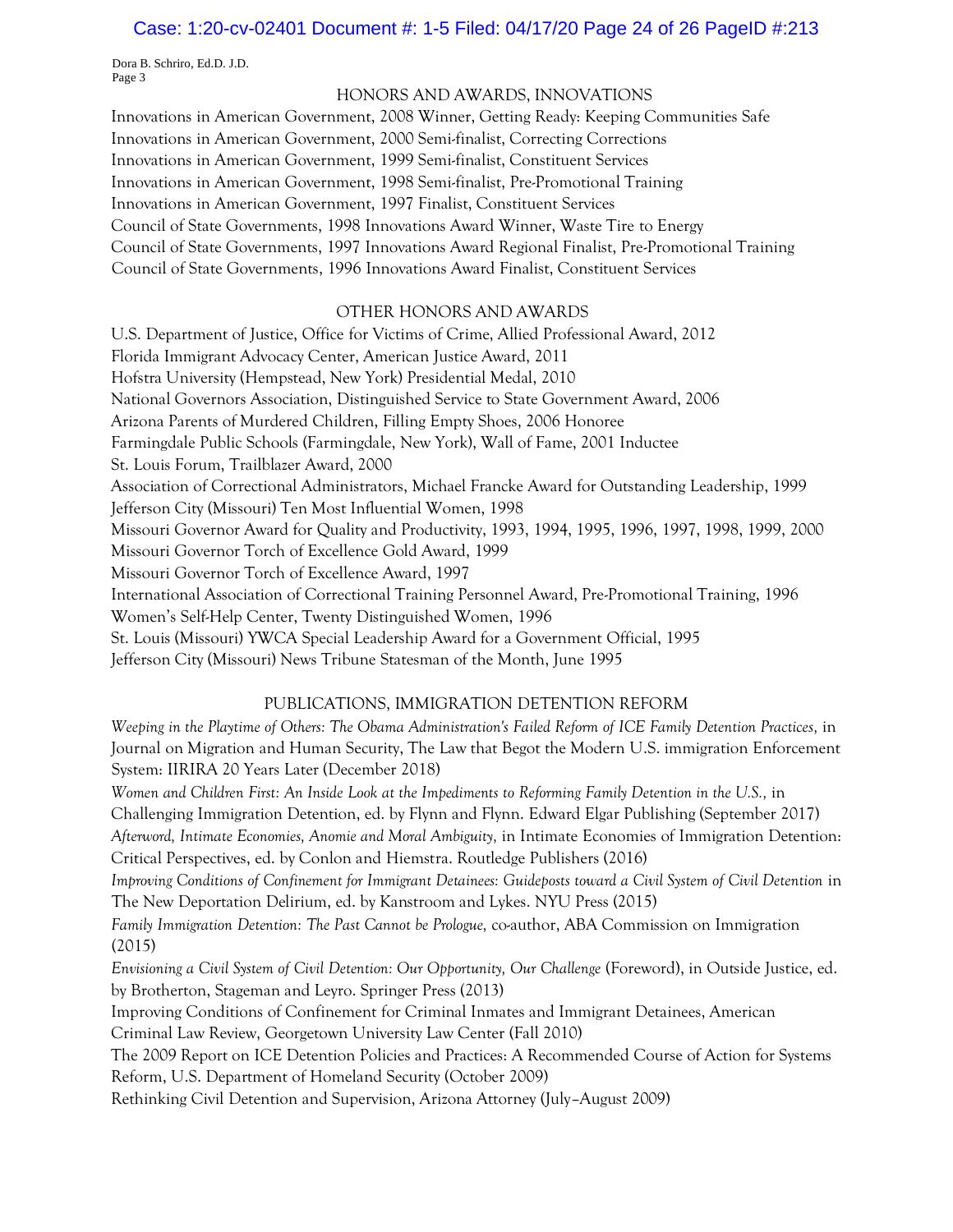#### Case: 1:20-cv-02401 Document #: 1-5 Filed: 04/17/20 Page 25 of 26 PageID #:214

Dora B. Schriro, Ed.D. J.D. Page 4

#### PUBLICATIONS, CORRECTIONS REFORM

*Smart and Safe: Making the Most of Adolescents' Time in Detention, the Physical Plant, Our Workforce, and the "What Works' Literature,* in The State of Criminal Justice, American Bar Association (2013) *Corrections: The Justice-Involved Mentally Ill, A Practitioner's Perspective,* in The State of Criminal Justice, American Bar Association (2012) *Good Science, Good Sense: Making Meaningful Change Happen – A Practitioner's Perspective*, Criminology & Public Policy, Vol. 11, No. 1, Special Issue (February 2012) *Is Good Time a Good Idea?* Federal Sentencing Reporter, Vol. 21, No. 3 (February 2009) *Correcting Corrections: The Arizona Plan: Creating Conditions for Positive Change in Corrections*, Confronting Confinement: A Report of the Commission on Safety and Abuse in American Prisons (2006) *Missouri's Parallel Universe: Blueprint for Effective Prison Management*, Corrections Today (April 2001) *Correcting Corrections: Missouri's Parallel Universe*, Papers from the Executive Sessions on Sentencing and Corrections, U.S. Department of Justice, Office of Justice Programs (May 2000) *Avoiding Inmate Litigation: The 'Show-Me' State Shows How*, Sheriff's Magazine, (March–April 1999) *Best Practices: Excellence in Corrections*, American Correctional Association (August 1998) *Reducing Inmate Litigation*, Corrections Today (August 1998) Corrections Management Quarterly, Issue Editor, Aspen Publications (1997) Currents, Leadership St. Louis, Danforth Foundation (1992) *What Makes Correctional Education Educational*, Journal of Correctional Education (September 1986) Safe Schools, Sound Schools, ERIC Clearinghouse on Urban Education (January 1985) *What Works with Serious Juvenile Offenders: US Experience*, Juvenile Delinquency in Australia (1984) What Makes Correctional Education Educational: Ethnography of an Instructionally Effective School, University Microfilm (1983) STANDARDS, SENTENCING AND RELATED CIVIL-CRIMINAL JUSTICE REFORM ACTIVITIES Women's Refugee Commission, Commissioner (2012–2020)

American Bar Association, Commission on Immigration, Special Advisor (2019–2020) American Bar Association, Commission on Immigration, Advisory Board Member (2017–2019) American Bar Association, Commission on Immigration, Standards for the Custody, Placement and Care; Legal Representation, and Adjudication of Unaccompanied Alien Children in the United States (2018) U.S. Dept. of Homeland Security, DHS Family Residential Ctr. Advisory Committee, member (2015–2016) American Bar Association, Commission on Immigration, Commissioner (2014–2016) American Bar Association, Commission on Immigration, Co-chair, Standing Subcommittee on Punitive Segregation, (2012–2014) American Bar Association, Commission on Immigration, Civil Detention Standards Task Force (2011–2012) American Bar Association, Criminal Justice Standards Subcommittee, ACA representative (2005–2008) Arizona State University School of Law, Sentencing Policy Seminar (2004–2005) Arizona Attorney General Sentencing Advisory Committee (2004–2008) St. Louis University School of Law, Instructor, Sentencing Policy Seminar (2000–2002) Missouri Sentencing Advisory Commission, Vice Chair (1994–2001) U.S. Department of Justice Executive Sessions on Sentencing and Corrections, in conjunction with Harvard University JFK School of Government and University of Minnesota Law School (1997–2000) Partnership for Criminal Justice Workshop, Institute on Criminal Justice, University of Minnesota Law School, State Partner (1997–2000) State Sentencing and Corrections Program, Vera Institute of Justice, National Associate (1999–2002) U.S. Dept. of Justice, Bureau of Justice Assist., Discretionary Grant Program, Peer Reviewer (1994–2002)